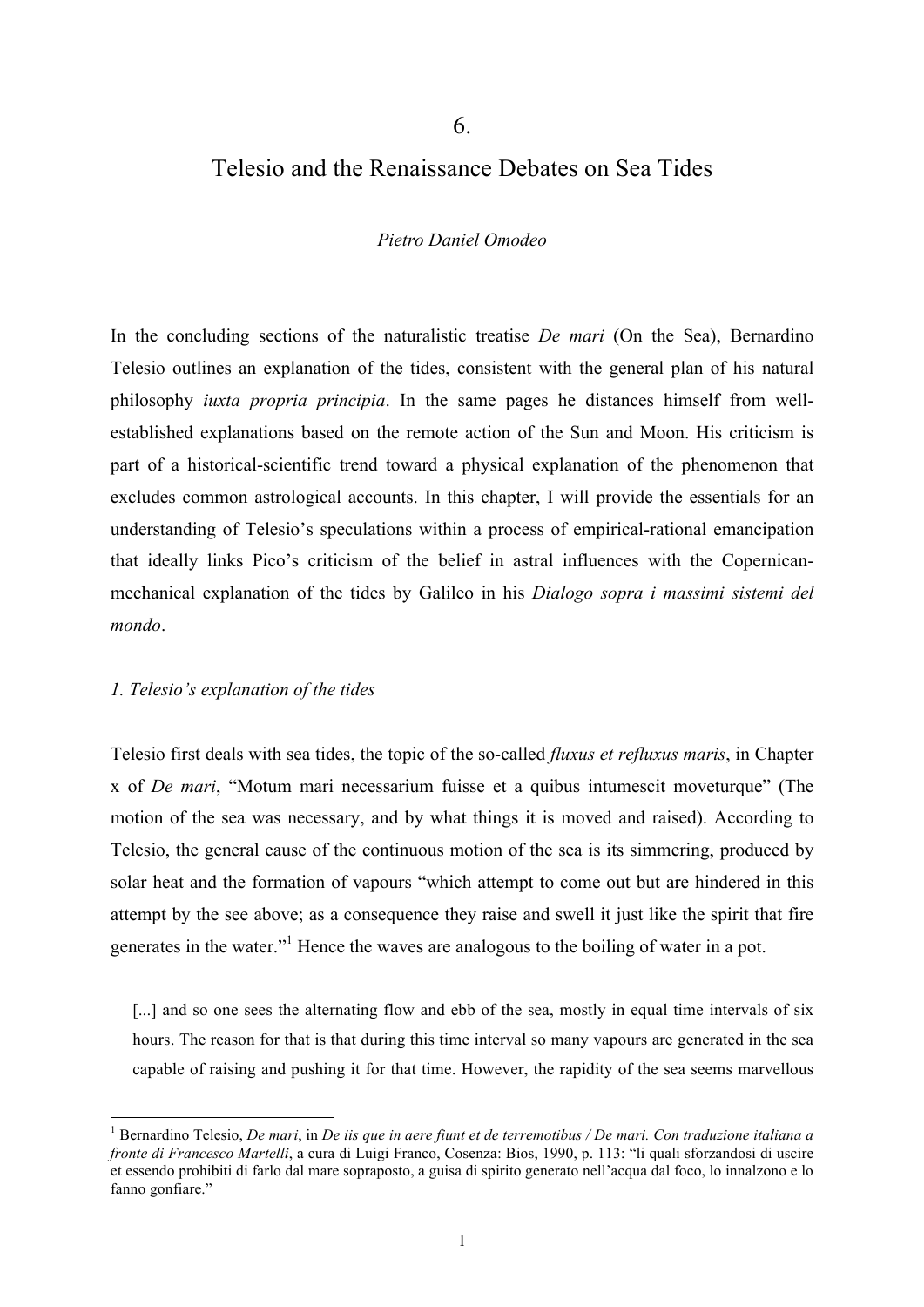in narrow and hollow places. In fact, in an open space nothing forces it [the sea water] to accelerate its motion if it is pushed by the sea behind. If it [the sea water] goes through narrow places it cannot pass all at once but only in part; as [this portion of the flowing sea water] hinders the flow of the [water] behind and hence is pushed and spurred, it accelerates its motion by necessity [...].<sup>2</sup>

The tides are thus a marine simmering, which must be related to the flow of currents in the straits. Telesio advances the idea of a circular motion of the waters toward the west observed not only in the Mediterranean but also in regard to ships crossing the oceans. The Spanish navigators employ 24 days to reach the New World but a full three months to return, "as they are hindered by the opposite waters, flowing in the opposite direction."<sup>3</sup> Similarly the Portuguese navigators are hindered by the flow of water in their journeys to the East Indies beyond the Cape of Good Hope but are aided during the return voyage for the same reason.

In Chapters xi and xii of *De mari*, Telesio discusses and refutes the theories of those who believe that the phenomenon of the tides results from the remote action of the Sun or Moon. Some conceive such action as an influence (*influxus quidam a Luna in mare missus*), others as a magnetic action (*quomodo ferrum ad magnetem*). The main difficulty of these explanations is in assuming the possibility of long-distance actions without intermediate causes, which we could call 'arcane' or 'occult'. Telesio puts the reader on guard against those who assume that there is an "incorporeal faculty emitted by the Moon" (*incorporea facultas a Luna emissa*).

One should not listen to them just as [one should not listen to] those who assert that the Moon emanates an incorporeal faculty (something that is impossible to understand to the human intellect) which raises and moves the whole sea with so great and many motions without moving any other being, even if there is earth between it and the Moon. 4

 $2$  Ibid., p. 115: "[...] e così si vede, come per vicenda, il flusso e reflusso del mare, et il più delle volte in tempo eguale, e l'uno e l'altro in spatio di sei hore; e questo per che in quello spatio di tempo si generono nel mare tanti vappori, che per quel tempo lo possono inalzare e spignere; ma ne' luoghi stretti e ne' cavati apparisce maravigliosa la celerità del mare, per che scorrendo egli per loco aperto e non essendo dal mare anteriore sospinto, non ha cosa che lo stimoli a concitare il moto; ma passando per lochi stretti non può correre tutto insieme, ma solamente una piccola parte, e quel che rimane dando impedimento al corso di quello che li vien dreto, e per ciò essendo sospinto e stimolato, è necessario che egli acceleri il moto [...]."

<sup>3</sup> Ibid., p. 117: "repugnando loro le acque contrarie, in contraria parte correnti."

<sup>4</sup> Ibid., p. 123: "[Costoro] non dovrebbero essere ascoltati come quelli che vogliono che la Luna emetta una facoltà incorporea (cosa che non è possibile comprendere con l'intelletto umano) la quale senza muovere le altre acque ed alcun altro ente [...], innalzerebbe e muoverebbe con così grandi e numerosi moti tutto il mare, persino quello al quale la terra stessa s'inframmezza tra esso e la Luna."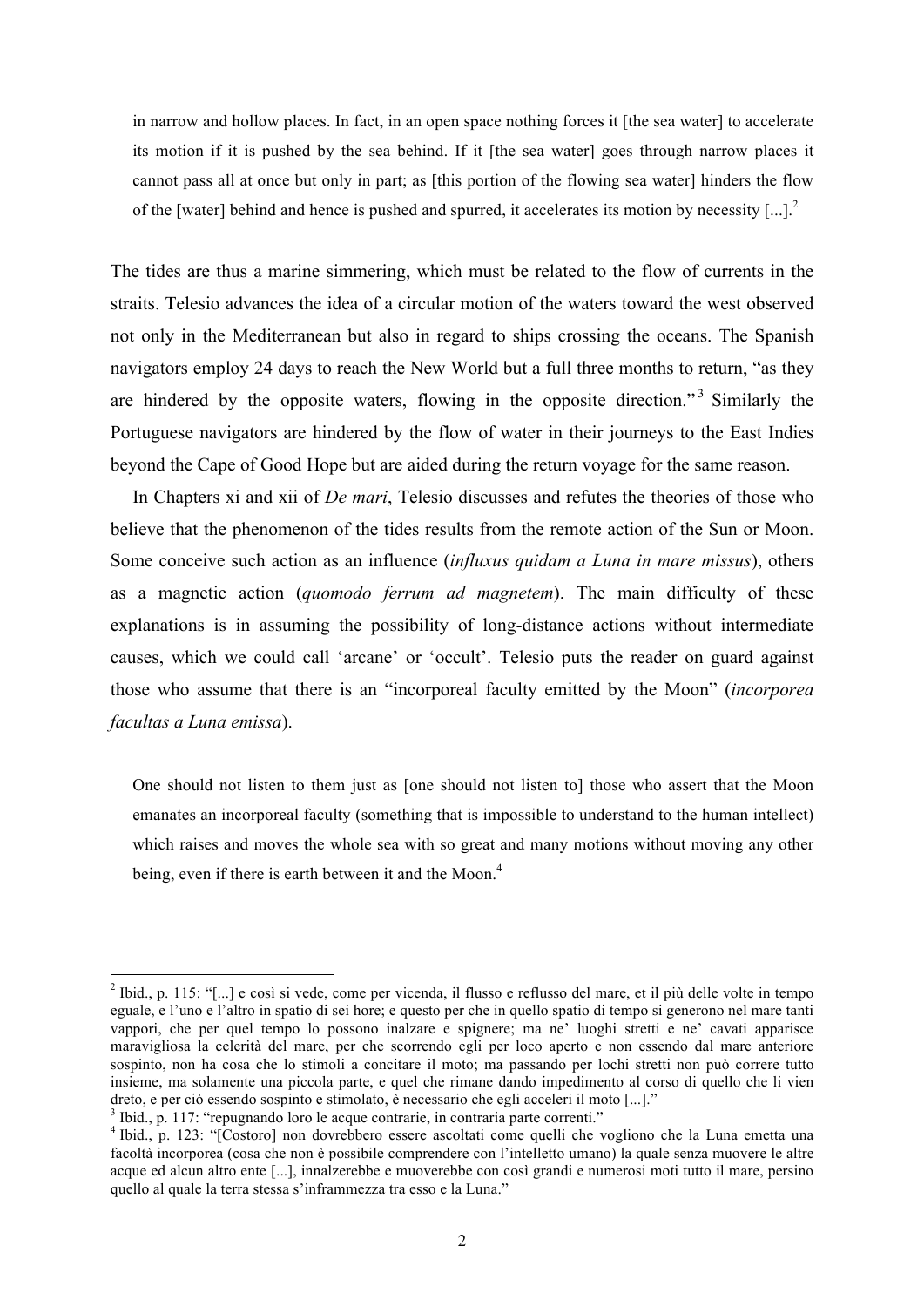In Chapter xiii, Telesio provides an explanation of the tides, particularly of the variability of their amplitude at different locations. The variations depend on the different water depths and meteorological, climatic and seasonal variations, which result in the solar heat not always being the same. The Moon in opposition would produce a greater simmering of the seas. In other words, Telesio does not deny that the Sun and Moon should be taken into account in tidal theory, but he 'rationalizes' their action in terms of a heating by the rays of the Sun and their propagation by the Moon's reflection of sunlight. Nor is the basic periodicity of six hours questioned but it is not linked to the diurnal cycle and the position of the Moon. Rather it is considered a natural cycle of the waters, in which the flow is followed by an ebb aimed at restoring the original condition.

It seems that Telesio was not completely satisfied with his own theory, so much so that he deleted the last three chapters of *De mari* from the Neapolitan edition of the naturalistic *opuscula* of 1570. These sections only appeared in the posthumous Venetian edition edited by his pupil Antonio Persio in 1590.<sup>5</sup>

Let us summarize the main points of Telesio's tidal theory. First the phenomenon is inserted in the more general topic of the motion of the waters. This fits within the Aristotelian-Scholastic discussion of the natural motions of the elements, especially connected with the reception and comment of *De coelo* and *Meteorologica*. Instead of a 'natural motion' (*motus naturalis*), Telesio considers the motions of the waters to be processes of boiling dependent on the action of the Sun. He also believes that the overall motion of the seas is a circular flow toward the west, a hypothesis supported by the ocean voyages of the Spanish and Portuguese seamen. The tides have a periodicity of six hours although their amplitude varies according to a number of local climatic, meteorological and geographical conditions. For example the presence of straits or the conformation of the coasts facilitates or hinders the marine flows. Hence Telesio's explanation is in contrast to the theories of those who assume that the origin of the tides is a remote action without intermediate causes. In this sense, Telesio's theoretical attempt is part of a process of 'mechanization' or at least of anti-astrological physical explanations since it excludes factors operating at a distance. All of these aspects must be considered in detail with reference to the wide-ranging Renaissance debate on sea tides and maritime flows.

### *2. The tides as an astrological subject: Albumasar's legacy*

 <sup>5</sup> Cf. Luigi De Franco, "Nota introduttiva" to Bernardino Telesio, *De iis quae in aere fiunt et de terremotibus; De mari* (Cosenza: Editoriale Bios, 1990): pp. 9-16.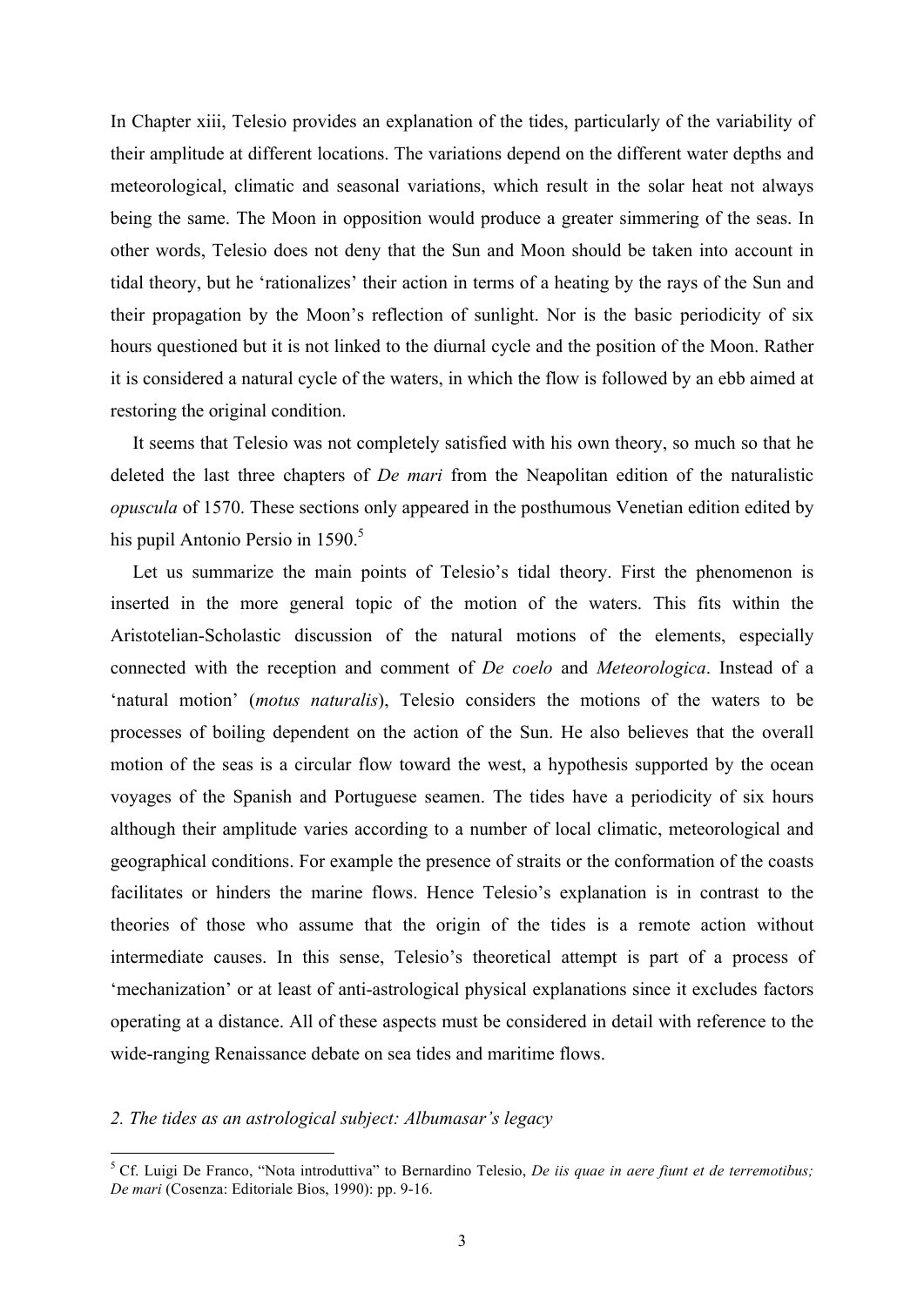It should be stressed that in the late Middle Ages and Renaissance the subject of the tides had a clear astrological connotation. Indeed a reference source in this regard was one of the most widespread texts dedicated to astrology, Albumasar's *Introductorium in astronomiam* (Introduction to Astronomy). "One can say that it is from this book – wrote Pierre Duhem – that all the [scholars of the] Latin Middle Ages learned the laws of the flow and ebb of the sea."<sup>6</sup> For the famous 9<sup>th</sup>-century Persian astrologer, the phenomenon of the tides is clear and incontrovertible proof of the influence of the stars on terrestrial events. The action of the Moon on the waters is second in magnitude and visibility only to seasonal effects determined by the Sun, by its annual journey along the zodiac and by its variations in declination. In other words, in the *Introductorium* the consideration of the tides is functional to an astrological interpretation of sublunar events.<sup>7</sup>

Albumasar makes a careful examination of the subject in the third book of the treatise, from the fourth to the eighth chapter. The Moon's influence on the seas is introduced as a special relationship of this celestial body with their element. The Sun has a particular influence on two of the four natural elements of Aristotelian tradition: fire and air; the Moon affects the remaining two: earth and water. The explanation of the tides is based on a triad of causes: the conformation of the locality (depth, length and breadth), the particular condition (*habitudo*) of the water (agitated or not because it is brought by rivers or is near sources, the density, salinity and mixture of vapours) and lunar motion.<sup>8</sup>

The Moon's influence is the basis of the fundamental regularity of the tides, whose variability is linked to several factors, not least the latitude of the seas subject to the lunar action. The Moon attracts the waters through a particular force, which acts by affinity or sympathy. In Latin this is called a *cognata virtus* (force of affinity), a type of astrological consonance acting without intermediate causes. The docility of the waters, induced to follow the lunar motion, is indicated as a "spontaneous inclination to be pulled" (*spontaneitas ad* 

 <sup>6</sup> Duhem, *Le Système du Monde: Histoire des Doctrines Cosmologiques de Platon à Copernic*, vol. 2, 369: "C'est dans ce livre, peut-on dire que tout le Moyen Age latin a appris les lois du flux et du reflux de la mer. La doctrine d'Albumasar mérite donc que nous y arrêtions avec quelque complaisance."<br>7 Albumasar, *Introductorium in astronomiam* ([Venezia]: Per Jacobum pentium Leucenses, 1506), ff. a3r-v.<br><sup>8</sup> Ibid., c1v: "Dicimus igitur qu

loci videlicet natura, aquarum habitudinem [sic!], [et] motu <Lunae>. [1.] Loci natura est ut aquarum locus profundus, longus et latus vix temporis impendio transfretandis montuosus asper et durus qualevi quolibet motu acriter repercusse multe unde tumidos fluctus concpiant. [2.] Aquarum habitudo est tantas in huiusmodi loco longo ex temperie aquas esse confusas ut nec in fluxu fluminum nec ex collatione fontium augerive minui sentiatur. Que quanto ipse condensate salebre calefacte densos vapores agitent qui terre vaporibus permixti agitandis undis aspirent. [3.] Motus autem <Lunae> desuper orientis atque occidentis sepius repetitus cognata virtute eiusmodi aquas trahit: quem tractum sponte sequens quousque illa accedit: accedunt usque adeo quoad diffusius eferventes loco suo minus contempte extremis inundent littoribus."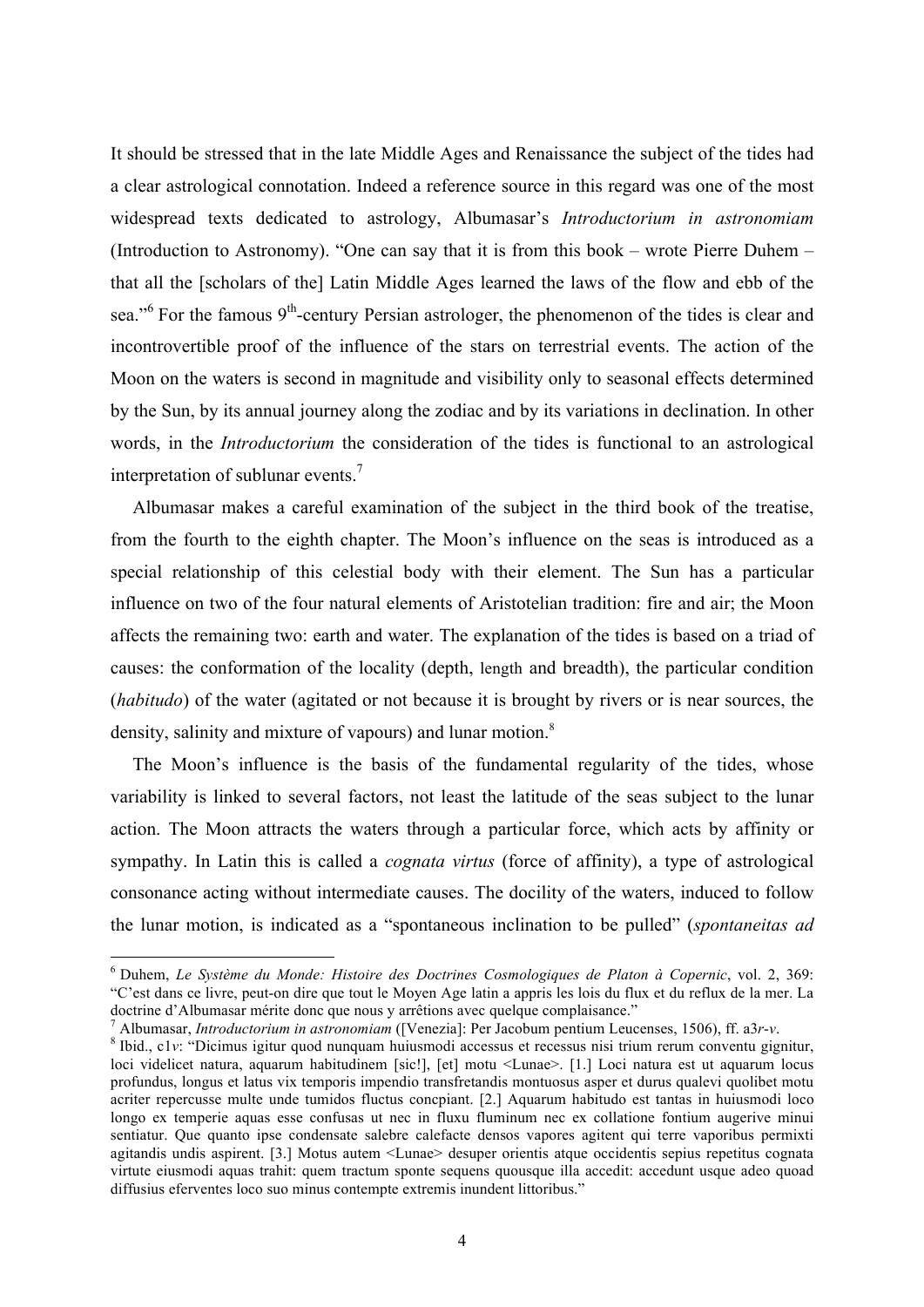*tractionem*). The rise of the waters, as Albumasar explains, is primary and depends directly on this astrological traction. The ebb is instead secondary, being a movement aimed only at restoring the original condition prior to the external action of the Moon.<sup>9</sup> Moreover, the former tendency is a kind of boiling and thus is warmer than the latter: "The flow [*accessus*] is a warming of the water and the ebb [*recessus*] a cooling down. In fact, during the flow it boils from the profoundest abyss; during the ebb the [water that] overflowed becomes colder."<sup>10</sup> Note that this idea is also used by Telesio in his explanation of the waves but in a completely different natural-philosophical framework. One could say that he does not reject the observation and description of the phenomenon but seeks a physical cause in opposition to the astrological one.

In the seventh chapter of the third book of the *Introductorium*, Albumasar also addresses the opinions of critics of the Moon's remote action as the cause of the tides. In other words, he deals with those who deny one of his main arguments in favour of the astral influence and of astrology. According to them, the cause of the tides is tendencies intrinsic to the waves, thus the tides are reduced to a wave phenomenon. Albumasar's refutation is based on several considerations. Firstly, if the tides were determined by the *nature* of the waters, i.e. by an internal tendency, there would not be variations in timing and in amplitude nor a parallelism with respect to the lunar motion. Secondly, it is not credible that the waters of basins overflow from their usual place by means of spontaneous motion. Moreover, waters have an inherent tendency to move downward, as Albumasar argues, following Aristotle's physics. Hence it is difficult to comprehend by what natural tendency they can be induced to rise. Albumasar concludes that the cause must be extrinsic and the only ascertainable one is the Moon.

# *3. Pico's criticism of the lunar explanation of the tides*

The centrality of the lunar theory of the tides, as well as the breadth of discussion in Albumasar's *Introductorium*, meant that the critics of astrology could not ignore the topic. Giovanni Pico della Mirandola dedicated several pages to it in his famous argument against it, *Disputationes adversus astrologiam divinatricem* (Disputations against Divinatory Astrology, published posthumously in 1496). Chapter xv of the third book is entitled "The Sea Tides Can Be Explained through a Cause Different than the Moon; Even if This Were the Explanation, It

<sup>&</sup>lt;sup>9</sup> Ibid., c3*v*.<br><sup>10</sup> Ibid., c2*r*: "Est autem accessus quidem aque calidior et recessus frigidior. In accessu namque ex imis abyssis ebulliunt in recessu forinsecus expanse infrigidant."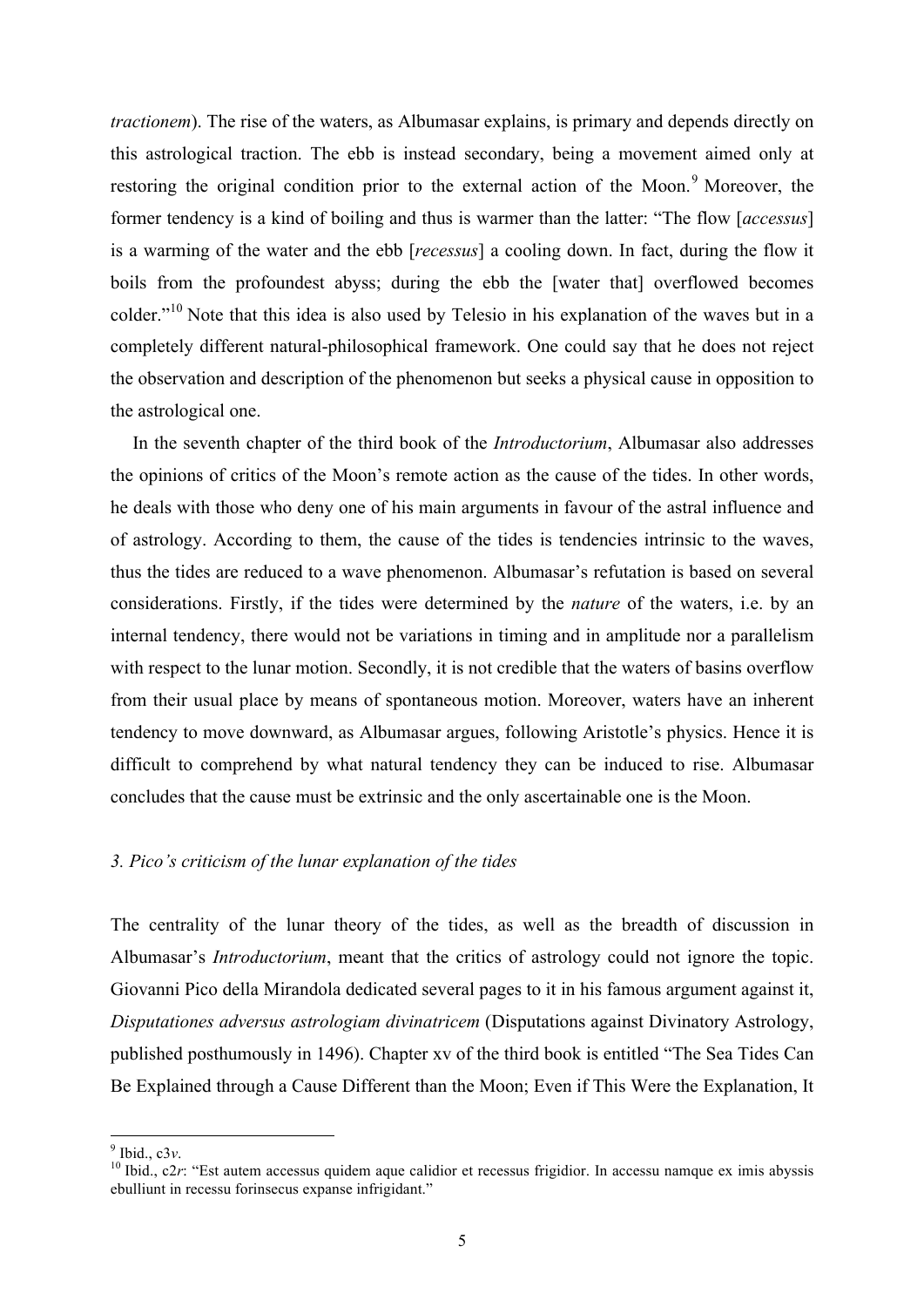Would Not Support Astrology" (*Aestus maris in aliam causam quam in Lunam referri posse, in quam et si referatur nihil inde iuvari astrologiam*). The question, Pico observes, is complex given that *everyone* is of the opinion (*cum omnibus videatur*) that the Moon is the origin of the phenomenon.

Pico begins with a series of considerations taken from Adelard of Bath who explained the tides as a motion caused by the tendency of waters separated by extensions of land to reunite, according to the principle that "the elements, as parts of a whole have a natural tendency to restore the [original] integrity" (*naturali propensione feruntur elementi cuiusque partes ad*  suam integritatem).<sup>11</sup> This tendency did not coincide with the natural motion of the element but rather a law regulating the behaviour of the parts.<sup>12</sup> As one reads in Pico, the phenomenon can be explained without recourse to celestial causes simply by considering the tides as a process of boiling followed by an expansion of the element (i.e. *accessus*) and then by cooling and contraction (*recessus*):

Therefore, some will consider the following cause of the sea tides as clear enough and sufficient: that vapours and [...] winds rise from the earth and water so that wind and turmoil is to be found in the water and, in particular, that this motion and impulse, and the mixing of vapours, warms [the water]. As a consequence, it needs a wider space to expand. By contrast, if that force extinguishes because the vapours are dissolved, [the waters] go down and flatten. They contract in narrow places and descend from the places they occupied.<sup>13</sup>

Pico stresses that this explanation is based on nothing other than the *nature* of the sea. He concludes by referring to natural reason and experience: "If [this explanation] is in agreement with natural reason and if it is in agreement with experience, why should we regard them as less likely? Moreover, why should we add the Lunar motion to these causes [...]?"<sup>14</sup>

Pico then refutes the "Saracens," supporters of a celestial theory of the tides, which violates rational-empirical evidence. He names two of them: Albumasar (*Aboasar*) and

<sup>&</sup>lt;sup>11</sup> Giovanni Pico della Mirandola, *Disputationes adversus astrologiam divinatricem* III 15, in *Opera omnia*, vol.<br>1 (Hildesheim-Zürich-New York: Olms, 2005), p. 488.

<sup>&</sup>lt;sup>12</sup> Ibid.: "Hunc accendi recendique motum naturalem esse aquae non quatenus aqua est, sed quatenus partes habet elementi principalis, ibjectu molis terrenae diremptas et separatas."

<sup>13</sup> Ibid., pp. 488-489: "Poterit autem cuipiam hinc apparere satis aperta et sufficientis causa, marinae reciprocationis, siquidem de tali terra et aqua, vapores [...] ventique suscitantur, unde in aqua sit ventus, tumultus, praesertim quod ex motu impulsuque isto, et vaporum admixtione, calescit, quare locum quaerit ampliorem quo se diffundat. [...]. Rursus ubi vis illa dissolutis vaporibus conflamescit, subsidunt atque sternuntur, et in angustiis se contrahentes, ab occupatis locis abscedunt."

<sup>&</sup>lt;sup>14</sup> Ibid., p. 489: "Quae si rationi consonant naturali, si consonant experimentis, cur parum probabilia iudicari debent? Aut cur necessarium praeter has causas addere Lunae motum [...]?"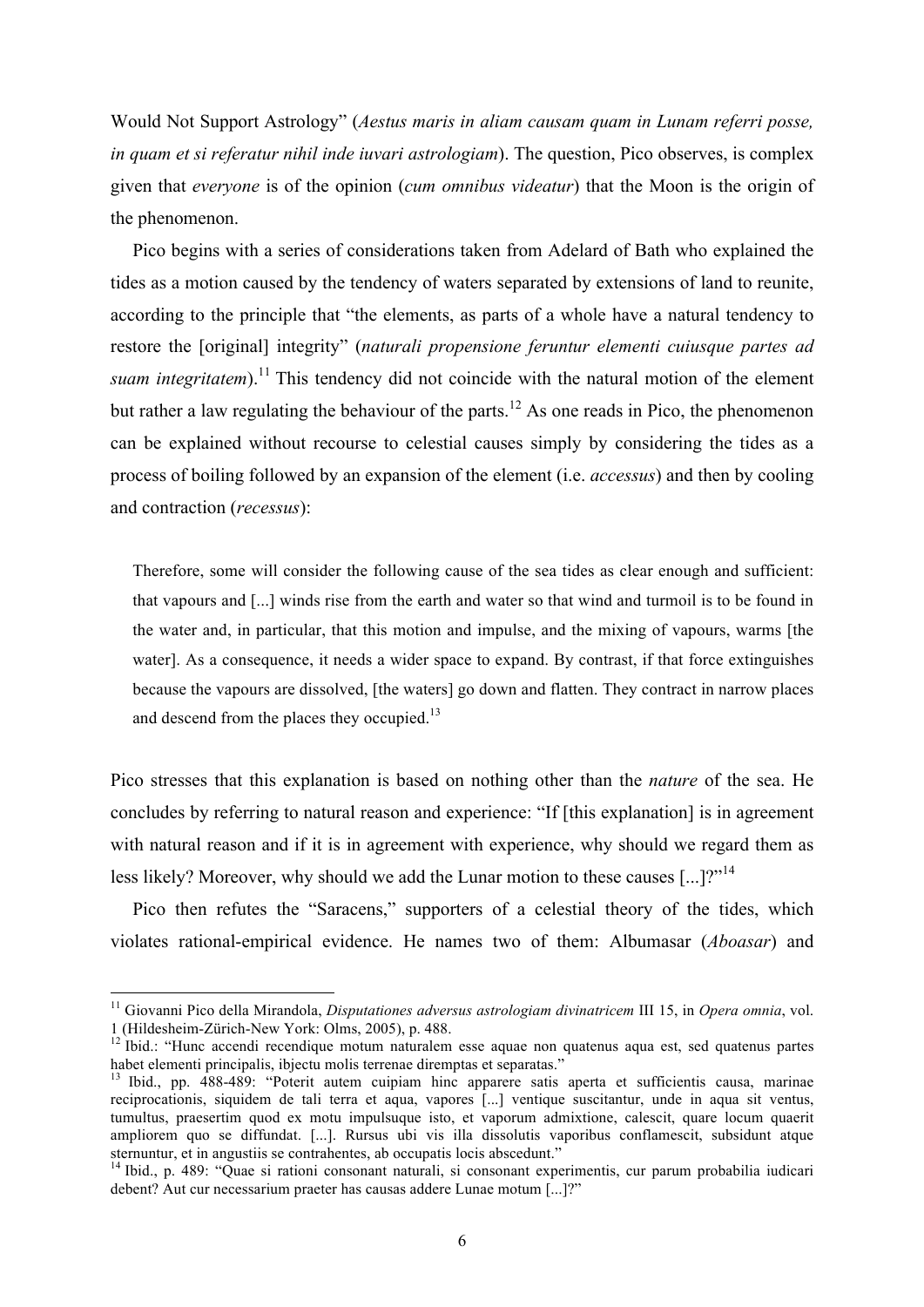Alpetragius. The former is mentioned in regard to lunar causation. The latter is attributed with a general theory of celestial causation of the sublunar elements.<sup>15</sup>

Alpetragius (al-Bitruji,  $11<sup>th</sup>$  century), a contemporary and fellow countryman of Averroes (Ibn Rushd), dealt with the motion of the elements (*motus elementorum*) in the fourth chapter of his homocentric astronomical work *De motibus celorum* (On Celestial Motions), which strongly influenced Girolamo Fracastoro and the Venetian Averroists.<sup>16</sup> As one reads, all the sublunar elements are affected by the circular motion of the stars but in a progressively reduced manner the farther they are from the celestial sphere. Fire is moved almost at the same velocity as the celestial bodies, as evidenced by comets or similar 'meteorological' phenomena (*quod apparet de similibus stellarum que videntur in quibusdam horis incensis in aere*). Air is slower; whereas the motion communicated by the heavens to water is that of the tides, attributed by many (mistakenly) to the Moon:

And the motion of the water is less rapid than the air. For this reason it is believed that its motion follows that of the Moon, in consideration of the closeness of their motions (of the Moon and the sea); and hence, it was also believed that it [the sea] follows it [the Moon] and is attracted by the latter. $17$ 

Al-Bitruji's explanation of the tides is based on the action of the heavens, the *ponderositate* (weight) of the waters and their *multitudo* (probably meaning volume). The movement of the tides would go unnoticed if it could not be seen on the seashores (*ubi non invenitur nisi una ripa propter sui magnitudinem et profunditatem*). The east to west flow of the waters, of celestial origin, strikes the coast. The result is an oscillating motion of the tides due to a triple impulse: the westward tendency (communicated by the stars), a resistance in the opposite direction (because of the "weight") and a downward resistance, called *multitudo* or quantity (which is the natural tendency of waters):

<sup>&</sup>lt;sup>15</sup> Ibid.: "Alpetragius attulit huius motus coelestem causam, nec a Luna, verum a diurno motu quo movent omnia. Sed inferiora minus. Ignis enim sphaera rotatur in orbem. Inordinatus motus in aere fit, quae in aqua definit in accessum atque recessum."

<sup>16</sup> Al-Bitruji [Alpetragius], *De motibus celorum*, ed. Francis J. Carmody (Berkeley-Los Angeles: University of California Press, 1952), pp. 80-82. Cf. Di Bono, *Le sfere omocentriche di Giovan Battista Amico nell'astronomia del Cinquecento*.<br><sup>17</sup> Ibid., p. 81: "Et motus aque est minus velox motu aeris; et propter hoc creditur quod ipse sequitur in motu suo

motum Lune propter propinquitatem suorum motuum (Lunae scilicet et maris); et propter hoc credebatur quod ipsum sequebatur ipsam et incurtat ab ipsa."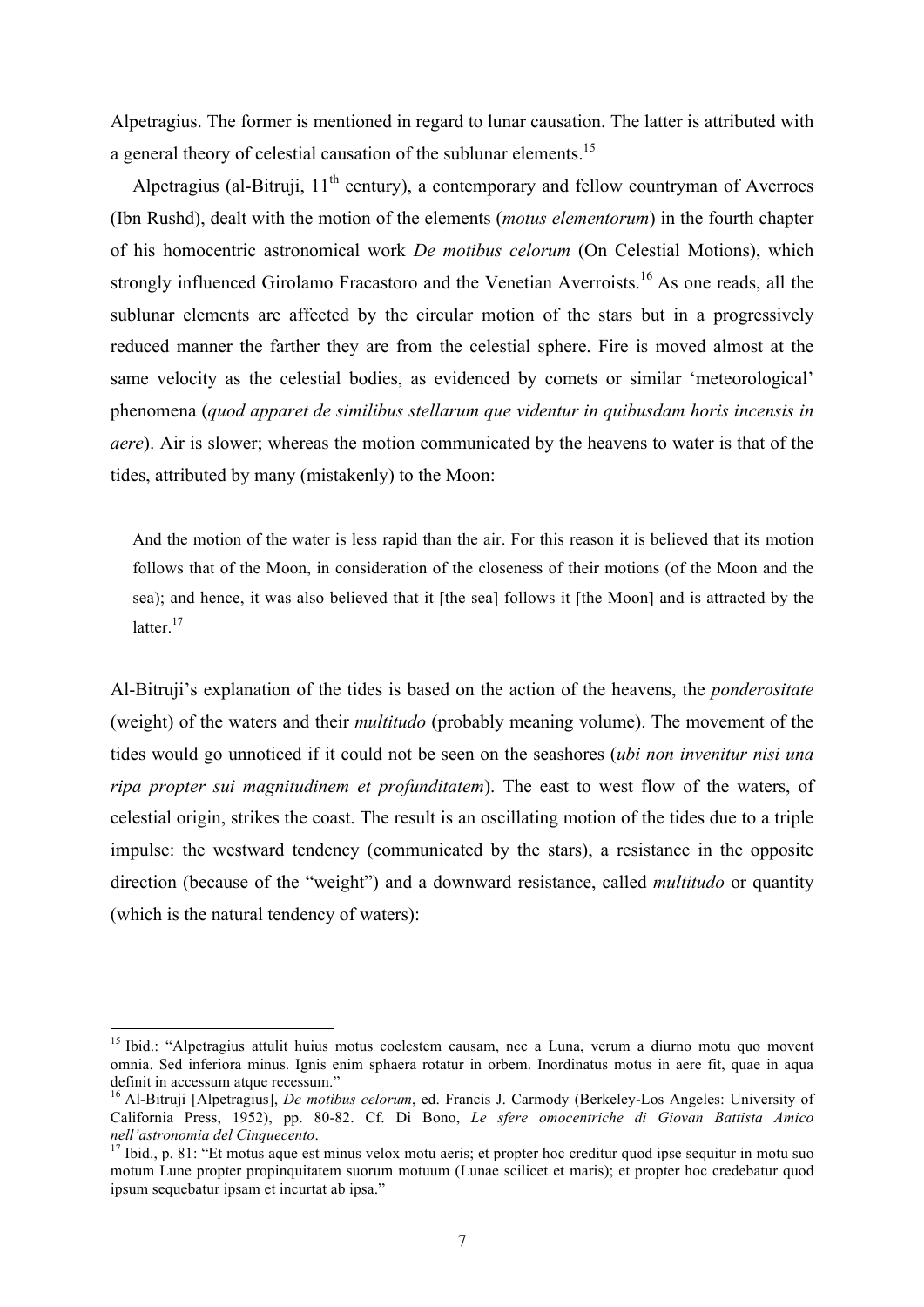The motion of the water from the east is a motion that imitates that [motion] which is above it. Its motion backwards is due to its weight [*ponderositas*] and its downward thrust is due to its quantity [*multitudo*].<sup>18</sup>

"But it is evident—al-Bitruji concludes—that the earth rests in its entirety"<sup>19</sup> even though its parts can be subjected to local movements. In short, the work of this medieval scholar provides an account of the phenomenon of the tides within an astronomical-cosmological context. The tides are explained in causal terms and without recourse to 'occult' or hidden forces (*virtutes occultae*). The explanation is based on considerations concerning the nature of the waters and the universal circulation of the cosmos toward the west rather than by the distant action of the Moon.

Let us return to Pico's *Disputationes*. After maintaining the plausibility of a non-astral explanation of the tides, Pico admits but does not concede (for the sake of argument) that the moon might be responsible for them. He stresses, however, that the only possible actions of the heavenly bodies on terrestrial ones occur through motion or light and not through occult influences (*occultis influxibus*). "Whatever of these traditions one accepts, it is clear that we are not forced to ascribe any new power to the Moon producing the motion of the sea, except for motion and light."<sup>20</sup> The concomitance of lunar motion and tides can be considered a sort of parallelism rather than a causal relationship: "if we allot that effect to the Moon, we will refer such motion to a tacit natural harmony according to which motion is imitated when the occasion is given, as it [the sea] rises when the Moon rises and descends when the latter sets."<sup>21</sup> However, despite whatever concession might be made to the astrologers as far as natural philosophy is concerned, Pico does not compromise regarding the ethical implications. It is not permissible to infer from the observation of celestial causes that human actions, be they small or large (*et parva et maxima*), individual or collective, are guided and sustained (*duci et regi*) by stars and planets. 22

To summarize, Albumasar provided to the Latin Middle Ages and the Renaissance an astrological interpretation of the tides based on the remote action of the Moon on the waters of our planet. This influence was an unspecified force of affinity (*virtute cognationis*). Such

<sup>&</sup>lt;sup>18</sup> Ibid.: "Tunc motus aque qui est a parte orientis est motus quo consequitur ipsum quod est superius ad ipsum, et sua reversio est propter eius ponderositatem, et eius declinatio deorsum propter sui multitudinem."<br><sup>19</sup> Ibid.: "Sed terra apparet quod quiescit simpliciter in toto."

<sup>&</sup>lt;sup>20</sup> Pico, *Opera*, *cit.*, p. 492: "Verum quaecunque potius recipiatur harum traditionum, patet nihil nos cogi novam comminisci potestatem in Luna, praeter motum et lucem, quare mare commoveat [...]."

<sup>&</sup>lt;sup>21</sup> Ibid., p. 491: "[...] nos si pertinet ad Lunam talis effectus, ad eis id motum referamus quem tacito naturae consensu, occasioni motus imitatur, quare ascendit cum ascendente [Luna], descendit cum descendente."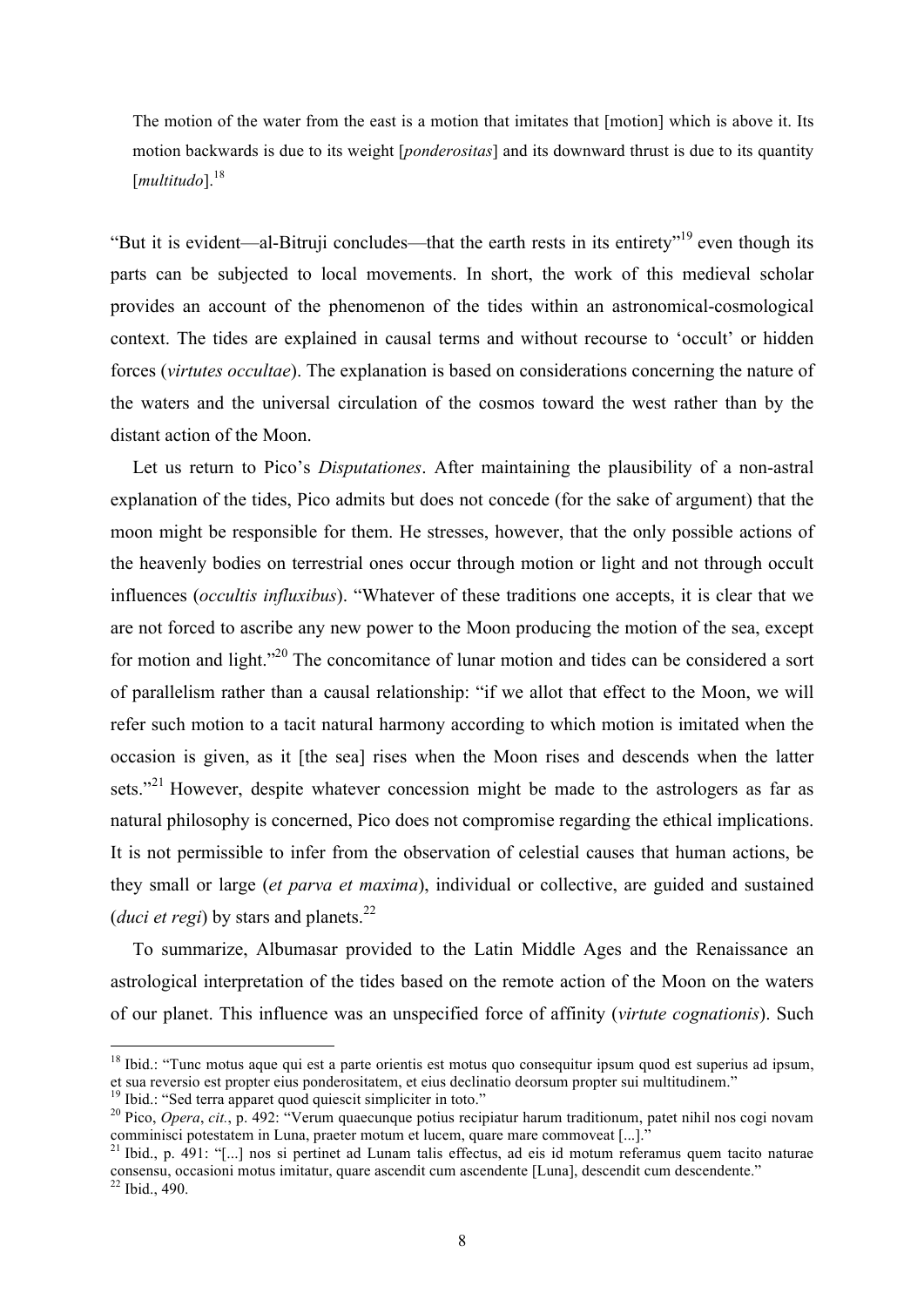an explanation approaches in many ways the modern post-Newtonian theory based on the law of universal gravitation but was accused of being an undue recourse to occult influences (*occulti influxus*). Pico's refutation, included in the fiercest anti-astrological indictment of the 15<sup>th</sup> century, appears to be particularly important. It opened two paths to those who shared his suspicion of an astrology-based theory applied to the lunar explanation of the tides: either reject the lunar influence *in toto*, and thus venture into a search for a new explanation, or accept some parallelism in which the Moon was granted nothing more than an action through movement and light. Pico provided an intrinsic explanation of the phenomenon (to him rational and empirical) relating the *aestus maris* to a kind of alternation of expansion of the waters by boiling and contraction of them by cooling.

#### *4. Giordano Bruno's vitalistic approach to the tides*

The denial of the lunar causation of the tides, if placed in relation to the criticism of astrology, allows us to understand some fundamental reasons for the revision of the explanation of the phenomenon during the  $16<sup>th</sup>$  and  $17<sup>th</sup>$  centuries. Among other sources, in the fifth dialogue of *La cena de le Ceneri* (The Ash Wednesday Supper, 1584), Giordano Bruno denies that the tides can be due to the distant action of the Moon and proposes an alternative theory, which we can call 'vitalistic'. He accepts that there is a correspondence between the positions of the Moon and the movements of the waves, but this depends on a kind of harmony of nature by which the laws regulating one process can correspond to those governing a parallel one without there being a causal link. This means that the positions of the Moon can be considered *signs* of the rise and fall of the sea level without being considered a *cause*.

The starting point is a type of astrobiology according to which the planets' bodies "possess the principle of intrinsic motion [through] their own natures, their own souls, their own intelligence."<sup>23</sup> Since the principle of motion is inherent to the moving object, there is no need to invoke some "tractive or impulsive force or something similar, which cannot be done without the contact of at least two bodies."<sup>24</sup> Bruno maintains that each body that moves without *appreciable contact*, as if affected by another *driving or attracting* body, should be explained on the basis of a spontaneous internal principle (*appulso*). Everything that moves

 <sup>23</sup> Giordano Bruno, *The Ash Wednesday Supper*, 206. Cf. Bruno, *La cena de ceneri*, in *Opere italiane* (Torino: UTET, 2004): pp. 427-589, p. 547f.: "Questi corridori hanno il principio di moti intrinseco la propria natura, la propria anima, la propria intelligenza."

<sup>&</sup>lt;sup>24</sup> Ibid., 206. Cf. Bruno, *La cena*, 548: "virtù trattiva, o impulsiva, et altre simili, che non si fanno senza contatto di dui corpi almeno."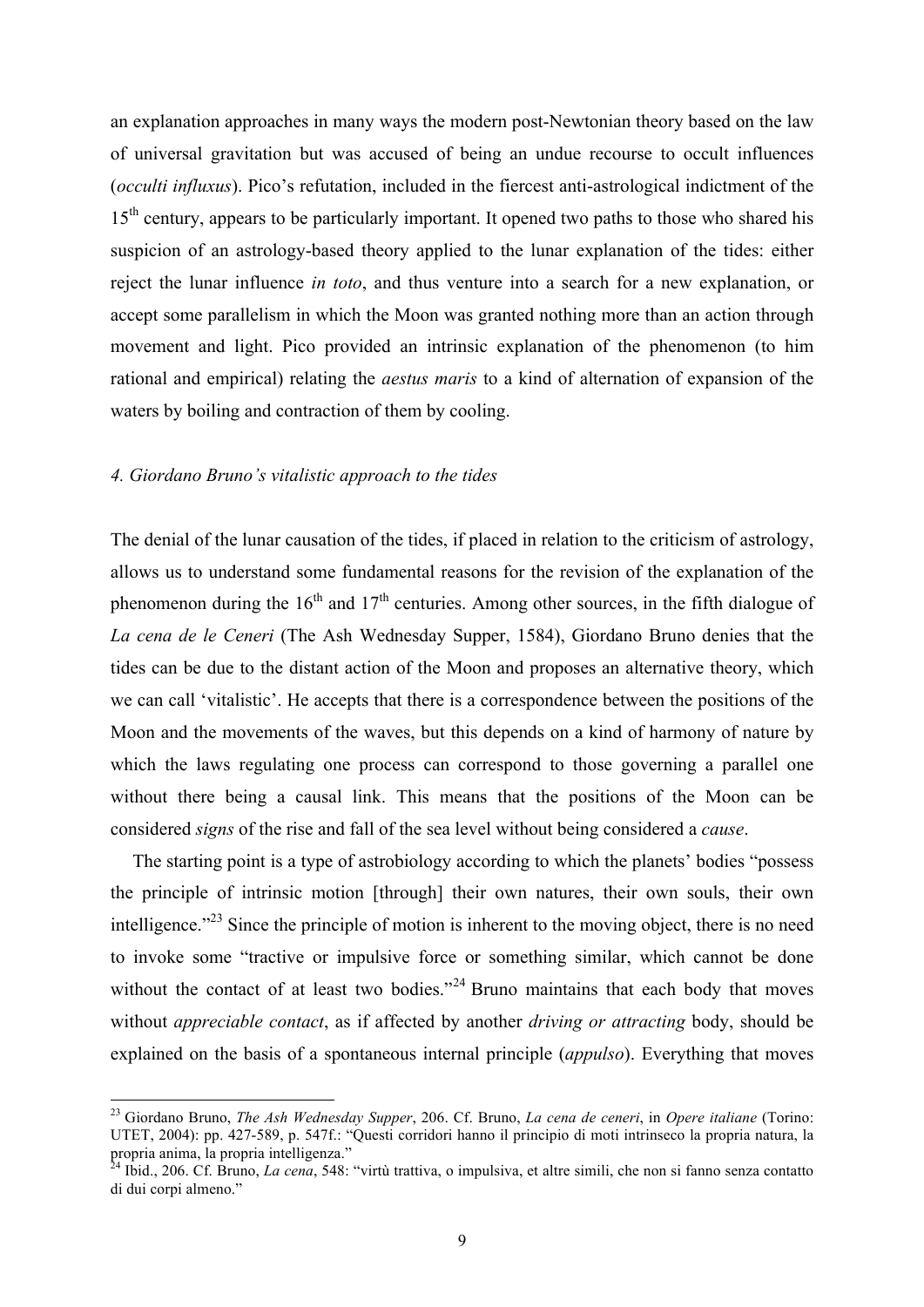with respect to something else without contact and as if propelled by some deprivation or desire does so by spontaneous motion: it is the iron object that moves the magnet, not the latter that forces the movement; similarly the straw moves spontaneously toward the amber, the feather toward the jet, the sunflower toward the Sun. The motion of the tides must also be discussed and explained in this perspective:

"Upon the consideration that nothing moves in space on account of an extrinsic principle, without a contact more forceful than the resistance of the medium, depends the further consideration that it is solemn foolishness and an impossible thing to persuade an orderly mind that the moon moves the waters of the sea (causing tides), [...] since for all these things it is properly a sign and not a cause. It is a sign and indication, I Say, because the observation of these things [together] with certain dispositions of the moon […] proceeds from the order and correspondence of things, and from the laws of one mutation which are in conformity and correspondence with the laws of another."<sup>25</sup>

Shortly we will consider another vitalistic explanation, the one proposed by Francesco Patrizi based on the idea of an intrinsic impulse as the origin of the motion of the seas and that this impulse is similar to the one that moves the planets in ethereal space.

Bruno concludes his remarks on the tides with a criticism of *so many strange philosophies* that confuse *signs* and *causes*. The reference is to astrology, which mistakenly believes that the movements of the stars are causes and not *signs* of earthly affairs.

Similarly geometricians often confuse *signs* and *natural causes*, for example when they state that the perpendicular rays of the Sun cause more heat, when the cause of the heat can only be material, i.e. the greater or lesser persistence of the Sun on the Earth. "It is one thing to play with geometry and another to verify with nature. It is not lines and angles which make fire heat more or less, but distance and nearness, long and short duration."<sup>26</sup>

#### *5. Mechanical explanations of the tides: Galileo's teacher Cesalpino*

 <sup>25</sup> Ibid., 207. Cf. Bruno, *La cena*, 548f.: "Da questo considerar che nulla cosa si muove localmente da principio estrinseco senza contatto più vigoroso della resistenza del mobile, depende il considerare quanto sii solenne goffaria, e cosa impossibile a persuadere ad un regolato sentimento, che la luna muove l'acqui del mare, caggionando il flusso in quello [...]: atteso che quella [...] è propriamente segno, e non causa [...], perché il vedere queste cose con certe disposizioni della luna [...] procede da l'ordine e corispondenza delle cose, e le leggi di una mutazione, che son conformi o corrispondenti alle leggi de l'altra."

<sup>26</sup> Ibid., 208. Cf. Bruno, *La cena*, 549f.: "Altro è giocare con la geometria, altro è verificare con la natura. Non son le linee e gli angoli che fanno scaldar più o meno il fuoco; ma le vicine e distanti situazioni, lunghe e brieve dimore."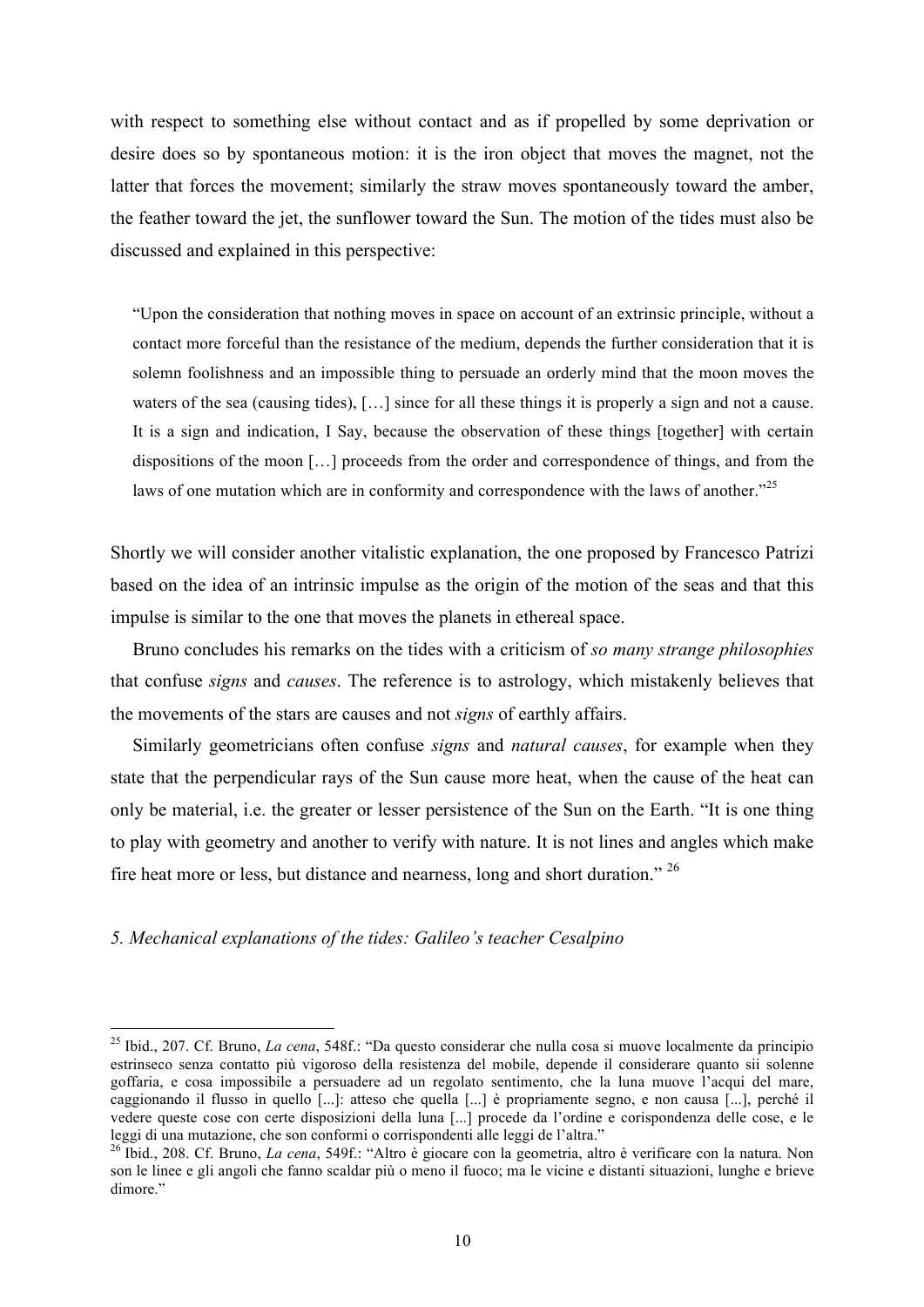Giovanni Aquilecchia highlighted a possible link between Bruno's rejection of the remote action of the Moon on the tides and the much better known and articulated discourse on the tides by Galileo in the concluding part of *Dialogo sopra i massimi sistemi del mondo*. Also for Galileo the tides are not ascribable to an action of the Moon but constitute tangible proof of the motion of the Earth. <sup>27</sup> His explanation, on closer inspection, is rather mechanical strictly speaking and not based on a vitalistic and teleological concept of the inherent impulse of bodies to motion or to some tendency to self-preservation. If there is a common foundation of the criticism of the lunar theory in Bruno and Galileo it is the criticism of astrology and the distant influence of the stars, not of the explanation provided.

The fundamental thesis of "Day Four" of the *Dialogue Concerning the Two Chief World Systems: Ptolemaic and Copernican* (1632), a section entirely dedicated to the tides, is "that if the terrestrial globe were immovable, the ebb and flow of the oceans could not occur naturally; and that when we confer upon the globe the movements just assigned to it [by Copernicus], the seas are necessarily subjected to an ebb and flow agreeing in all respects with what is to be observed in them."<sup>28</sup> Galileo sought in the tides an incontrovertible proof of the Earth's motion. Renouncing both the action of the Moon and gravitational considerations, he explained the phenomenon in what we can call inertial terms. The rise and fall of the waters depend on the combined action of daily axial rotation and annual revolution.<sup>29</sup>

Galileo claimed the absolute originality of his explanation of the tides. Certainly he took a step forward with respect to his predecessors in combining tidal theory, Copernican hypotheses and mathematical physics. Nevertheless, in light of the broad Renaissance discussion on terrestrial motion (*motus terrae*), elemental motion (*motus elementorum*) and tides, the words of the Copernican Salviati in Galileo's *Dialogue* sound ironic: "[...] what I am about to say, I propose merely as a key to open portals to a road never before trodden by anyone [...]."<sup>30</sup> Indeed, the portal (*la porta*) and the road (*la strada*) for an explanation of the tides based on the Earth's motion rather than on "occult qualities [...] and similar idle

<sup>&</sup>lt;sup>27</sup> Giovanni Aquilecchia, "I *Massimi Sistemi* di Galileo e *La Cena* di Bruno (per una comparazione tematico-strutturale)", 491-492.

<sup>&</sup>lt;sup>28</sup> Galileo Galilei. *Dialogue Concerning the Two Chief World Systems: Ptolemaic and Copernican*, 417. Cf. Galilei, *Le opere: Nuova ristampa dell'edizione nazionale* (Firenze: Barbera, 1968) (from now onwards EN) VII, 443: "che quando il globo terrestre sia immobile, non si possa naturalmente fare il flusso e reflusso del mare; e che quando al medesimo globo si conferiscano i movimenti già assegnatili [da Copernico], è necessario

<sup>&</sup>lt;sup>29</sup> For a recent examination of Galileo's tidal theory, see Clutton-Brock and Topper, "The Plausibility of Galileo's Tidal Theory".

<sup>&</sup>lt;sup>30</sup> Galilei, *Dialogue*, 418. Cf. Galilei, EN VII, 444: "E quello che io sono per dire, lo propongo solamente come una chiave che apra la porta di una strada non mai più calpestata da altri."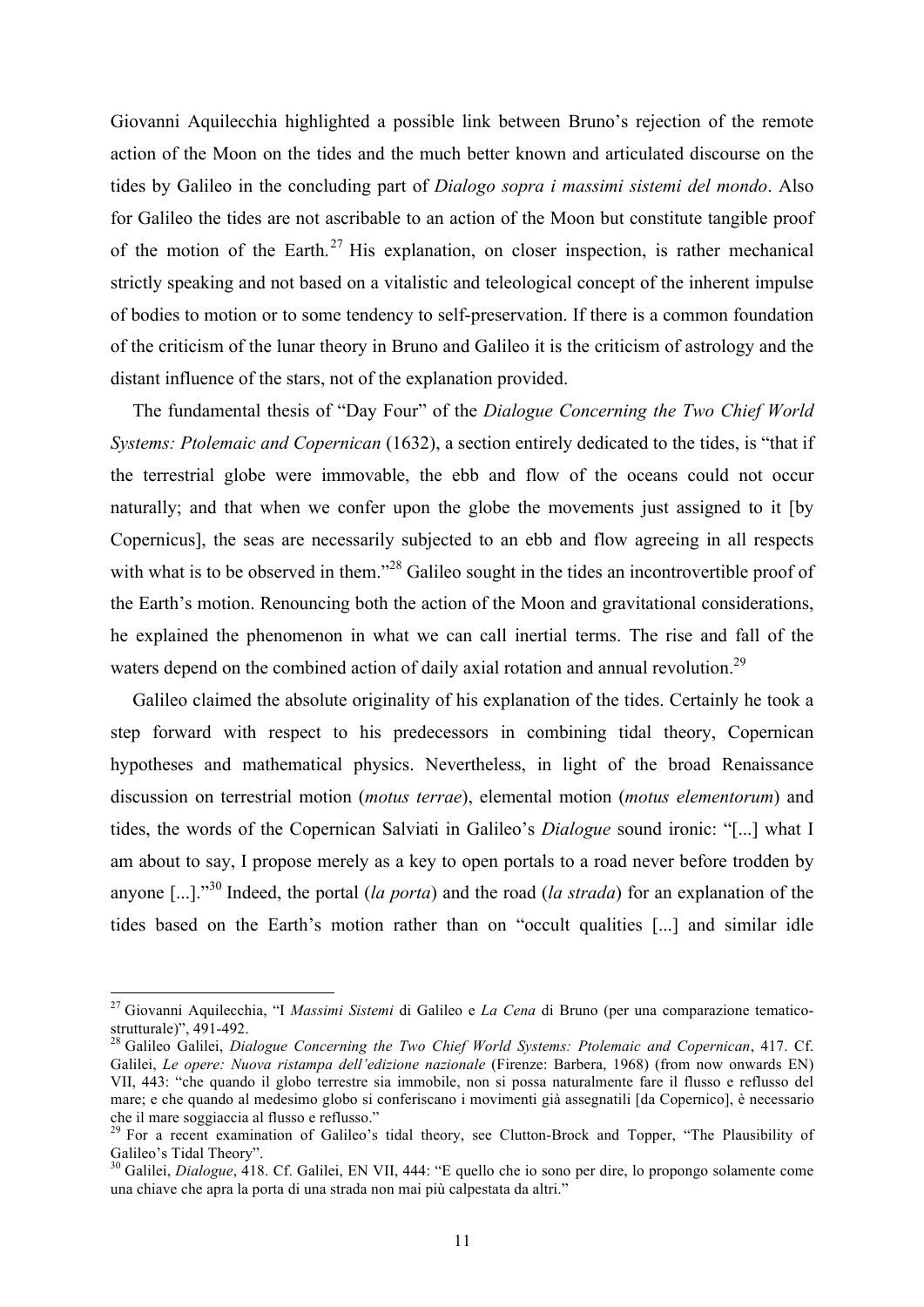phantasies" (*qualità occulte e […] simili vane immaginazioni*) had already been opened by one of Galileo's Pisan teachers, Andrea Cesalpino. Let us dwell briefly on his theory.

In Chapter III 5 of *Peripateticae quaestiones* (Peripatetic Questions, 1571), Cesalpino, the famous professor of the University of Pisa, demonstrates the thesis that "the flow and ebb of the sea is produced by the motion of the Earth and not of the Moon" (*maris fluxum et refluxum ex motu Terrae non Lunae fieri*).<sup>31</sup> He discusses not only the motion of the waters but also that of the Earth. Firstly, Cesalpino refutes the theory of the Moon's influence on the movements of the sea. The observation of a correspondence between lunar motion and tides is the basis for the belief that there is a causal relationship between the former and the latter. Cesalpino argues, however, that if this were true the seas would always flow in the same direction, accompanying the Moon, instead of having an alternate motion.

Secondly, the remote action is inexplicable. By what mystery would the Moon act on water and not the intermediate elements fire and air (ordered according to the peripatetic doctrine of natural places)? "In fact [the Moon] cannot move [the water] by itself, because there is no contact.<sup>32</sup> Or is it necessary to assume that there is a hidden virtue (*virtus quaedam occulta*) such as the one the magnet exerts on iron? But even in this case the *virtus* must communicate the motion through an intermediate motion.

Thirdly, Cesalpino deals with the theory that the Moon acts on the waters through its light, which would cause heating (*calefactio*), expansion of the waters (*tumor*) and a consequent flow (*exundatio*). As we have seen, this was the theory considered most plausible by Pico. Cesalpino disagrees. If it were true, the same "sympathetic" action (*huiusmodi sympathia in aqua*) would have a greater effect on concentrations of water smaller than seas and oceans, as in the case of lakes and ponds: "in fact, that which is smaller is moved by the same force more easily."33

After clearing the way of arguments based on the Moon's action, Cesalpino moves on to consider Aristotle's *Meteorologica* II 2 in which the origin of the tides is sought in the combination of two causes. The first is the massive entry of water into the sea by rivers, especially in the eastern Mediterranean Basin. The waters of the Mediterranean flow from east to west, from the Black Sea and the Aegean to the Tyrrhenian Sea. The second cause is an oscillatory balancing (*libratio*) of the waters: "another one is the measured

<sup>&</sup>lt;sup>31</sup> I discuss Cesalpino's theory in "Riflessioni sul moto terrestre nel Rinascimento: tra filosofia naturale, meccanica e cosmologia", in *Scienza e rappresentazione. Saggi in memoria di Pierre Souffrin*, ed. by Pierre

<sup>&</sup>lt;sup>32</sup> Andrea Cesalpinus, *Peripateticarum quaestionum libri quinque* (Venetiis: Iuntas, 1571), f. 60*r*: "Nam [Luna] se ipsa [aquam] movere non potest, quia non tangit."<br><sup>33</sup> Ibid.: "quod enim minus est, ab eadem virtute facilius movetur."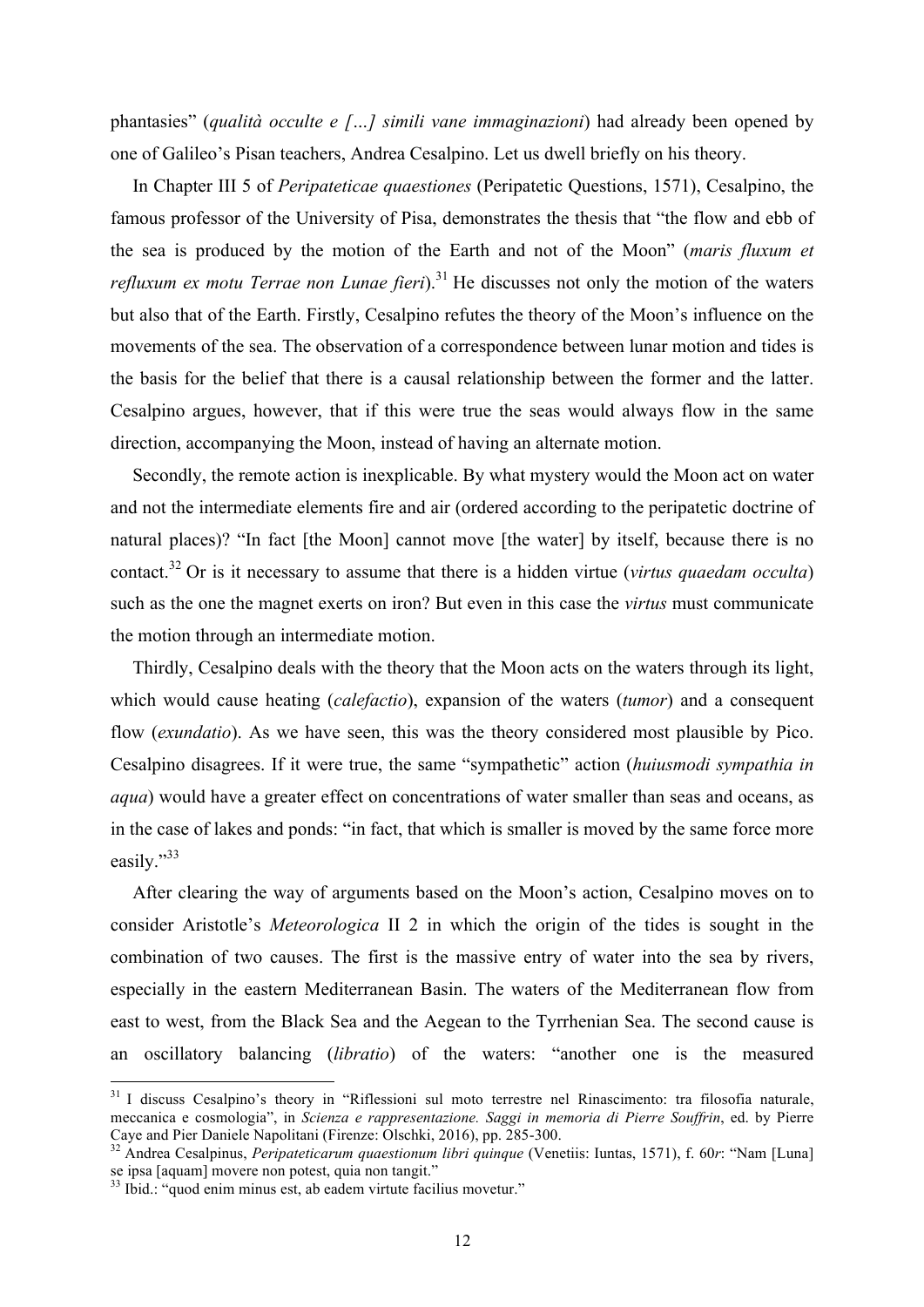oscillation/balancing of the entire sea which in fact often oscillates [*libratur*]."<sup>34</sup> The parallel between the oscillatory motion of waters and the behaviour of a balance, implicit in the concept of *libratio*, does not convince Cesalpino. If in fact the weight were greater in one part of the system in equilibrium it follows that there would be not a rebalancing of the distribution of the waters but rather a flow in a single direction:

Aristotle assumes that the same balancing that occurs to a steelyard can be ascribed to the sea. If they receive an initial motion, they alternatively incline towards one side and the other, owing to the equality of the weights. Actually, if the weight on the one side would be greater, the whole would incline and would not be lifted back again.<sup>35</sup>

Cesalpino additionally observes that if the element of water encloses that of earth everywhere, there would be no explanation why an alternate motion like the one in question originates.<sup>36</sup> It could certainly not be a 'violent motion', according to the Aristotelian distinction between natural and violent motions. Indeed "nothing produced with violence is perpetual" (*nullum violentum sit perpetuum*). 37

A similar and different criticism of the passage of *Meteorologica* in question is found in Telesio's *De mari* (vi-vii). Also to him Aristotle's *libratio* does not seem plausible, "because the Earth is spherical, therefore it is impossible that its northern part, nor any other of its parts, can be higher or lower."<sup>38</sup> Hence the parallel of the balance scale is wrong, but even if one accepts such an absurdity, Telesio writes, one must consider the phenomenon of balancing and draw consequences that are different (both from Aristotle and from Cesalpino):

If it has been inclined and no external force pushes nor moves it, it will remain forever at rest. Aristotle should strongly agree on this, as he upholds that all the elements [...] are at rest in their natural place and benefit from immobility.<sup>39</sup>

 $34$  Ibid.: "alteram autem esse modicam quandam totius maris librationem: huc enim illuc libratur saepe."  $35$  Ibid.: "Quod igitur stateris accidit aequilibris, mari vult contingere Aristoteles. Accepto enim principio mot

inclinant modo in unam partem, modo in alteram saepe, propter aequalitatem ponderis. Nam si in altera parte pondus superaret, in eam totum vergeret, nec in alteram resurgeret."

<sup>&</sup>lt;sup>36</sup> This is an old argument, used in antiquity by Strabo (basing himself on Archimedes) against Eratosthenes, supporter of a hypothesis similar to that of Aristotle mentioned herein.<br><sup>37</sup> Cesalpinus, *Peripateticae quaestiones*, f. 60*r*.

<sup>37</sup> Cesalpinus, *Peripateticae quaestiones*, f. 60*r*. <sup>38</sup> Telesio, *De mari* vii, *ed. cit.*, p. 101: "Per che la terra è sferica, né può parere che la parte boreale, o qual si voglia altra sia più alta o più bassa."

<sup>39</sup> Ibid.: "Ma dove gli sia una volta declinato, quivi non essendo da alcuna forza esterna sospinto o mosso, rimarrà perpetuamente immobile; e questo debbe parere particolarmente ad Aristotile, al quale pare che tutti li primi corpi [...] sieno nel proprio loco immobili, e che della immobilità godino."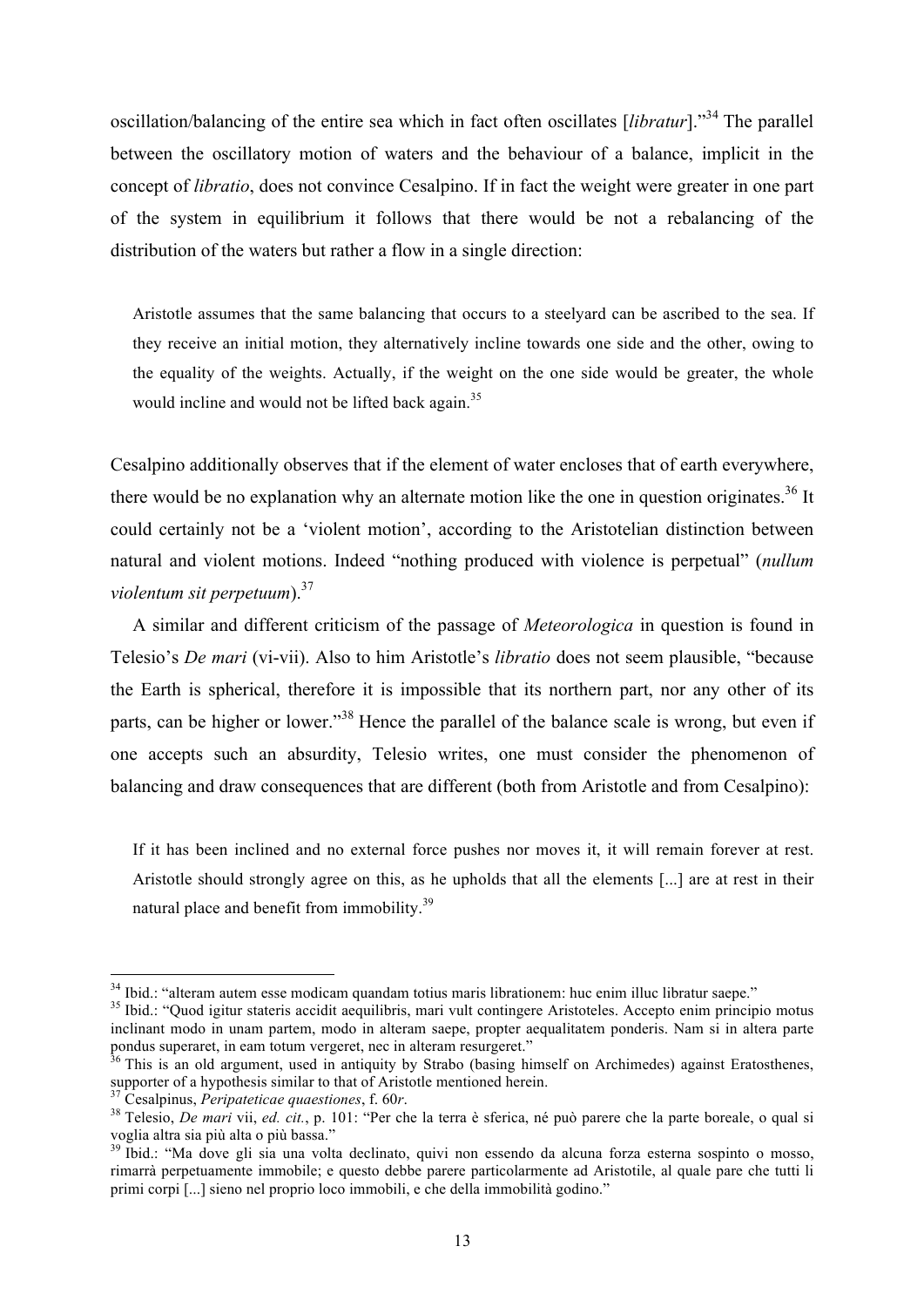Let us return to *Peripateticae quaestiones*. According to Cesalpino's reasoning, there remains only one option: that the tides are an "incidental motion" dependent on the *continens*. The *ex extrinseco* violent motion has already been excluded by the observation that no violent action can last uninterruptedly. On the other hand, he excludes that it could be a "natural motion". According to Aristotle, each element has a unique natural motion and, in this case, the four elements would have a single downward or upward vertical tendency (or better *toward the centre* and *away from the centre* of the elements) to return to their natural place. If the tides were a natural motion of the water it follows that this element has more than one natural motion. Thus having eliminated the explanation based on a cause *per se*, Cesalpino investigates the incidental one, communicated by the "container". The tides would result from the action of one of the two elements contiguous to the sphere of water, i.e. air or earth. Since the only motion of air is the disordered one of the winds, which at best can ruffle the waters of the seas, Cesalpino infers that the motion of the tides depends on that of the Earth. Q.E.D.: *maris fluxum et refluxum ex motu terrae fieri* (the ebb and flow of the sea is produced by the motion of the Earth).

Cesalpino explains that the tides should be conceived in a manner similar to the behaviour of water in a low, wide container in motion. At first the liquid in the container resists the motion, then follows it and quivers as if seeking its equilibrium:

As one can see in a small vessel, which is more wide than deep, if it is moved the water first resists in the part opposite [to the direction of the motion] and often oscillates [*libratur*] here and there searching for its equilibrium. Thus, after the Earth has moved a bit, the water, which has first remained behind and is out of balance, flows in the other direction, but surpassing the point of equilibrium as a consequence of the imparted motion. For the same reason, it returns back, in the opposite direction, and continues to do that in the search for an equilibrium, in which it can rest naturally.<sup>40</sup>

The next step is to identify the nature of the Earth's motion, the necessity of which is evident from the discussion on the tides. Cesalpino observes that the movement of the container, i.e. of the Earth, will cause greater agitations where the masses of water are greater, i.e. in the

 <sup>40</sup> Cesalpinus, *Peripateticarum quaestionum libri*, f. 60*v*: "[…] ut videre licet in parvo vase, cuius amplior sit latitudo quam profunditas: si enim dimoveatur, resistit aqua a tergo priusquam in opposita partem, et saepe huc atque illuc libratur quaerens aequilibrium. Cum igitur terra modice praetergressa fuerit, aqua autem posterius derelicta, extra suum aeuquilibrium existens, in alteram partem ruit, sed ultra aequilibrium ob acceptum motus principium. Inde iterum ob eandem causam in oppositam partem vergit, et saepe id facit, quaerens aequilibrium, in quo naturaliter quiescat."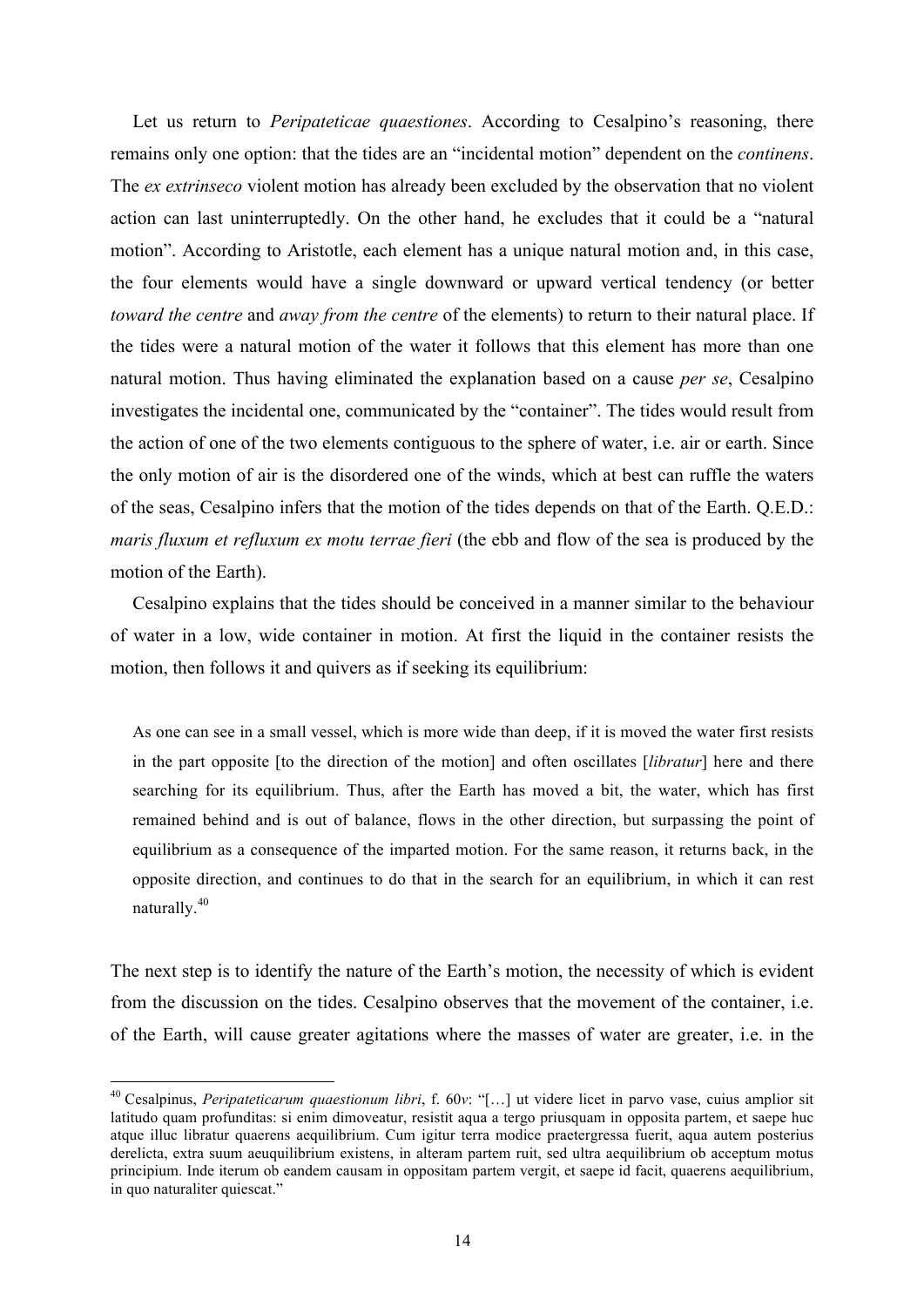oceans. Consequently the frequency and amplitude of the tides will not be equal in all the seas: "from this it is evident that the tides do not always follow the Moon."<sup>41</sup> Moreover the *circumvolutio* of the Earth must be minimal (*parva tamen*), otherwise the marine fluctuations should be much greater than they appear. Such motion will have consequences on celestial phenomena, a *variatio stellarum fixarum* which Cesalpino identifies in the millennial motions. According to him, the *theorica planetarum* (planetary theory) can do without the spheres placed by astronomers beyond the eighth one, or rather those assigned, according to Peurbach, to the precession of the equinoxes and its irregularities (the so-called *titubatio* or *trepidatio*):<sup>42</sup>

If the sea perpetually oscillates forth and back, it is necessary that the Earth moves. If this is correct, it is necessary that the position [*aspectum*] of the fixed stars changes accordingly. It is the motion of trepidation, discovered by the astronomers in the eighth sphere, that most likely depends on the motion of the Earth rather than on its own motion [of the eighth sphere]. Moreover, if this oblique and discontinuous motion of the Earth is sufficient to account for the observed change of position [*aspectus*], one does not have to posit any other spheres above the eighth sphere.<sup>43</sup>

This is a moderately Copernican position. Of the three terrestrial motions postulated by Nicolaus Copernicus in *De revolutionibus orbium coelestium* (On the Revolutions of the Celestial Spheres, 1543), Cesalpino retains only the one that seems least plausible to the modern reader: neither the diurnal rotation nor the annual revolution but the third motion called *motus declinationis* which would account for the precession of the equinoxes, for the variability of the Earth's axis as well as the presumed irregularities of the precession.

Thus Cesalpino's doctrine is a historical precedent of the Galilean theory of the tides. Galileo's basic thesis is very close to that of his teacher in Pisa, beginning with the experiment (mind experiment or not) of the 'vessel': "But if, by simply setting the vessel in motion, I can represent for you without any artifice at all precisely those changes which are perceived in the waters of the sea, why should you reject this cause and take refuge in

<sup>&</sup>lt;sup>41</sup> Ibid., f. 61*r*: "ex quibus etiam patet non ubique aestus insequi Lunae cursum."<br><sup>42</sup> I dealt with this topic in relation to Peurbach, Copernicus and Bruno in Omodeo, "Giordano Bruno and<br>Nicolaus Copernicus: The Moti

<sup>&</sup>lt;sup>43</sup> Cesalpinus: 1571, f. 61*r*; "Si enim libratur huc illuc mare perpetuo, necesse est terram moveri. Si vero hanc, necesse est aspectum stellarum fixarum variari. Motus ergo trepidationis ab astrologis inventus in octava sphaera, ex motu terrae rationabilibus contingit, quam ex motu illius. Si igitur parvus hic atque obliquus et inaequalis terrae motus sufficit ad mutationem aspectus, quae notata est, non sunt ponendi alii orbes supra octavam sphaeram."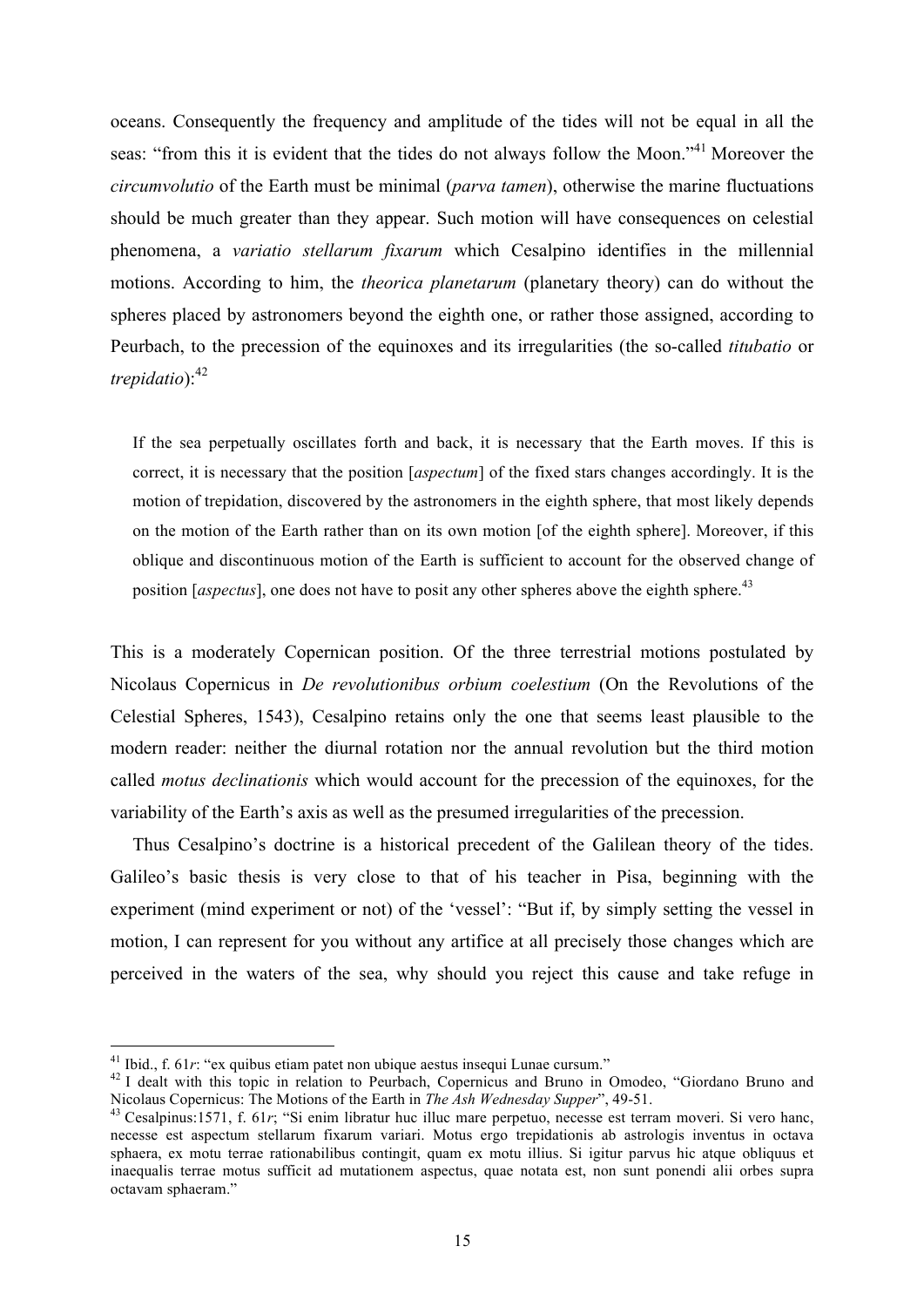miracles?"<sup>44</sup> The same applies to the conclusion: "[...] [Y]ou have explained very persuasively why it would be impossible for the observed movements to take place in the ordinary course of nature if the basins containing the waters of the seas were standing still [...]."<sup>45</sup> Galileo and Cesalpino were both driven by a radical rejection of the lunar option, which introduced into physics occult qualities and remote influences. Galileo's antiastrological rancour is seen for example in the following passage concerning the monthly and annual periodicity of the tides, to be considered along with the daily periodicity:

"Now two other periods occur, the monthly and the annual. These do not introduce new and different events beyond those already considered under the diurnal period, but they act upon the latter by making them greater or less at different parts of the lunar month and at different seasons of the solar year - almost as though the moon and sun were taking part in the production of such effects. But that concept is completely repugnant to my mind; for seeing how this movement of the oceans is a local and sensible one, made in an immense bulk of water, I cannot bring myself to give credence to such causes as lights, warm temperatures, predominances of occult qualities, and similar idle imaginings. These are so far from being actual or possible causes of the tides that the very contrary is true. The tides are the cause of them; that is, make them occur to mentalities better equipped for loquacity and ostentation than for reflections upon and investigations into the most hidden works of nature. Rather than be reduced to offering those wise, clever, and modest words, "I do not know," they hasten to wag their tongues and even their pens in the wildest absurdities."<sup>46</sup>

Galileo acknowledged Cesalpino as somebody who anticipated his explanation of the sea tides in a letter to Cesare Marsili in which he made specific reference to the *Dialogo*. 47

 <sup>44</sup> Galilei, *Dialogue*, 421. Cf. Galilei, EN VII, 447: "Ma se co'l far movere il vaso, senza artifizio nessuno, anzi semplicissimamente, io vi posso rappresentar puntualmente tutte quelle mutazioni che si osservano nell'acque marine, perché volete ricusar questa cagione e ricorrere al miracolo?"

<sup>&</sup>lt;sup>45</sup> Ibid., 461. Cf. Galilei, EN VII, 486: "Molto concludentemente si dichiara, che stando fermi i vasi contenenti le acque marine, impossibil sarebbe, secondo il comun corso di natura, che in esse seguissero quei movimenti che seguir veggiamo."

<sup>46</sup> Ibid., 445. Cf. Galilei, EN VII, 470: "Seguono ora gli altri due periodi, mestruo e annuo, li quali non arrecano accidenti nuovi e diversi, oltre a i già considerati nel periodo diurno, ma operano ne i medesimi con rendergli maggiori e minori in diverse parti del mese lunare ed in diversi tempi dell'anno solare, quasi che e la Luna e il Sole entrino in parte dell'opera e nella produzion di tali effetti: cosa che totalmente repugna al mio intelletto, il quale, vedendo come questo de i mari è un movimento locale e sensato, fatto in una mole immensa d'acqua, non può arrecarsi a sottoscrivere a lumi, a caldi temperati, a predominii per qualità occulte ed a simili vane immaginazioni, le quali *tantum abest* che siano o possano esser cause del flusso, che per l'opposito il flusso è causa di quelle, cioè di farle venire ne i cervelli atti più alla loquacità ed ostentazione, che alla specolazione ed investigazione dell'opere più segrete di natura; li quali, prima che ridursi a profferir sulla savia ingenua e modesta parola *Non lo so*, scorrono a lasciarsi uscir di bocca, ed anco della penna, qual si voglia grande esorbitanza."

<sup>&</sup>lt;sup>47</sup> Galilei to Marsili (Florence, 20 March 1632), EN XIV, 335.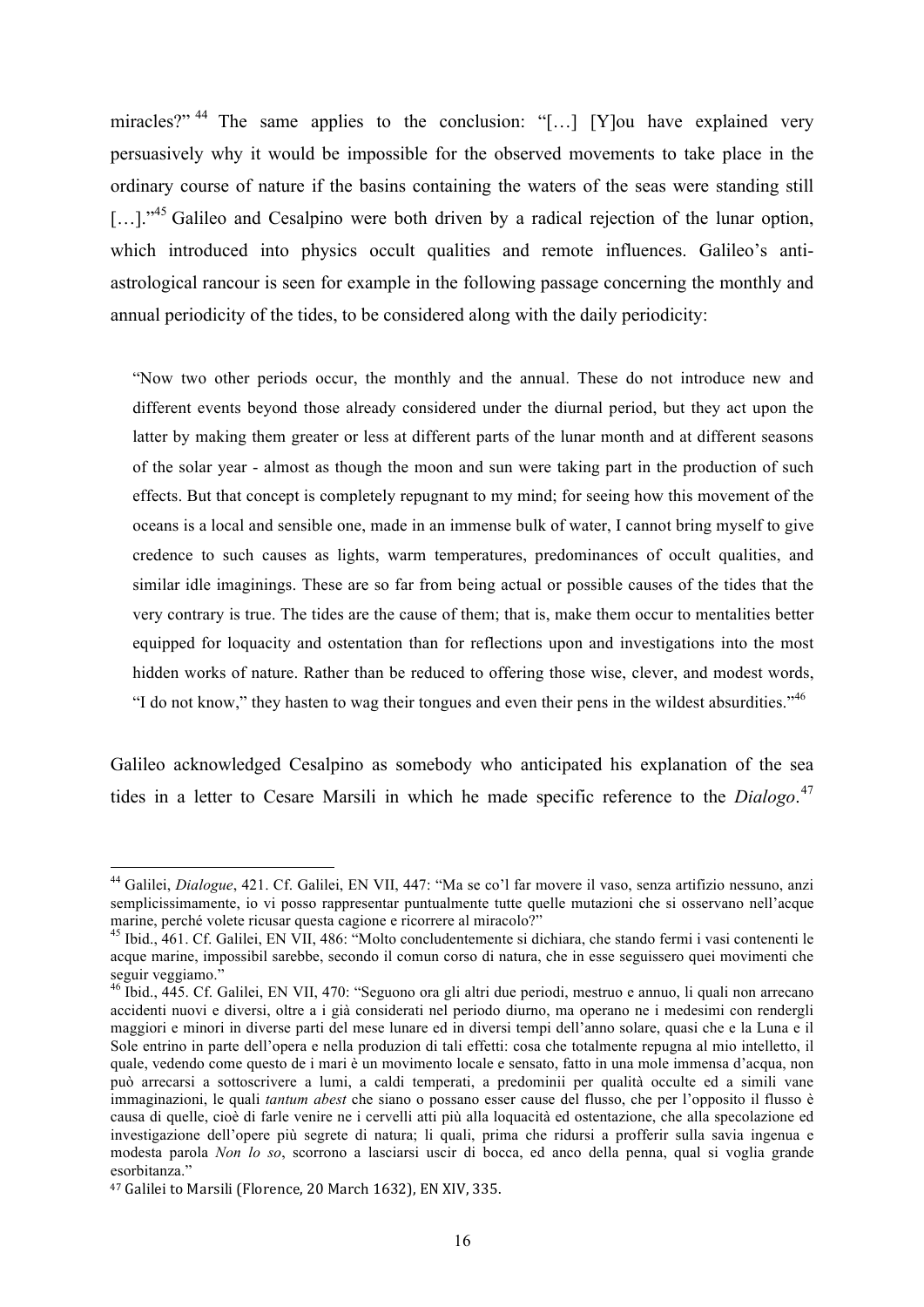Howeveer, he also stressed that the accuracy of his *fully* Copernican account was superior and unique.

# *6. Pandolfo Sfondrati's middle way: the Sun's heat as the cause of the tides*

Alongside those who wrestled with vitalistic, peripatetic or mechanical theories aimed at refuting the idea of a remote action of the Moon, there were those who took the other path opened by Pico aimed at limiting the action of the heavenly bodies to motion, light and heat. For example, a theory based on the action of the Sun's heat was proposed by an eclectic atomist from Cremona, Pandolfo Sfondrati, in a work entitled *Causa aestus maris* (The Cause of Sea Tides). The first edition, now lost, must have appeared in Turin around 1582; a second was printed in Ferrara by the typographer Mammarello in 1590 with the *imprimatur* of the local Inquisition and the indication of approval of the preceding edition by the Inquisitor of Turin.<sup>48</sup> Hence the book appeared in the period between the first (1570) and second edition (1590) of Telesio's opuscula, during which Cesalpino's *Peripateticae quaestiones* (1571), Bruno's *La cena de le Ceneri* (1584) and the third edition of Telesio's magnum opus (1586) were also published.

Sfondrati, linked to the Savoy court, belonged to a distinguished Cremonese family which, in the person of the Milanese senator Paolo Sfondrati, represented the Habsburg interests, i.e. of Milan and of Philip II, in Turin. Paolo's brother was Nicolò Sfondrati who, with the name of Gregory XIV, occupied the papal throne between 1590 and 1591. Pandolfo dedicated the second edition of *Causa aestus maris* to him.

In this book, Sfondrati begins with eclectic positions in philosophy. He argues the concordance between Plato and Epicurus in natural philosophy: "I found so much solidity in the teachings of the academics and the Epicureans as far as the natural causes are concerned that I would not move away from their schools [*gremium*]."<sup>49</sup> On this background, Sfondrati proposes an original heliothermal explanation of the tides. The centrality of the action of the Sun's heat is emphasized from the first lines of the book, with recourse to a pseudoepistemological comment on the term *aestum*: "They derive the word 'aestum', tides, from

 <sup>48</sup> Pandolfo Sfondrati, *Causa aestus maris* (Ferrariae: apud Benedictum Mammarellum, 1590), f. 44*v*: "Frater Vincentius Vaschinus de Calvisano Vicarius generalis Sanctiss. Inquisitionis Status Sereniss. Ducis Ferrariae, visa subscriptione Reverendi Patris Inquisitoris Taurini 1582, a quo probatum fuit opus in exemplari veteri, imprimatur."

<sup>49</sup> Ibid., f. 31*v*: "Me tantam naturalium causarum soliditatem in dogmatibus Academicorum et Epicureorum reperisse, ut ab eorum gremio discedere nequeam, nec nisi ad satietatem eorum aquis etiam, atque etiam ablutum, curare ad alios me conferre [...]."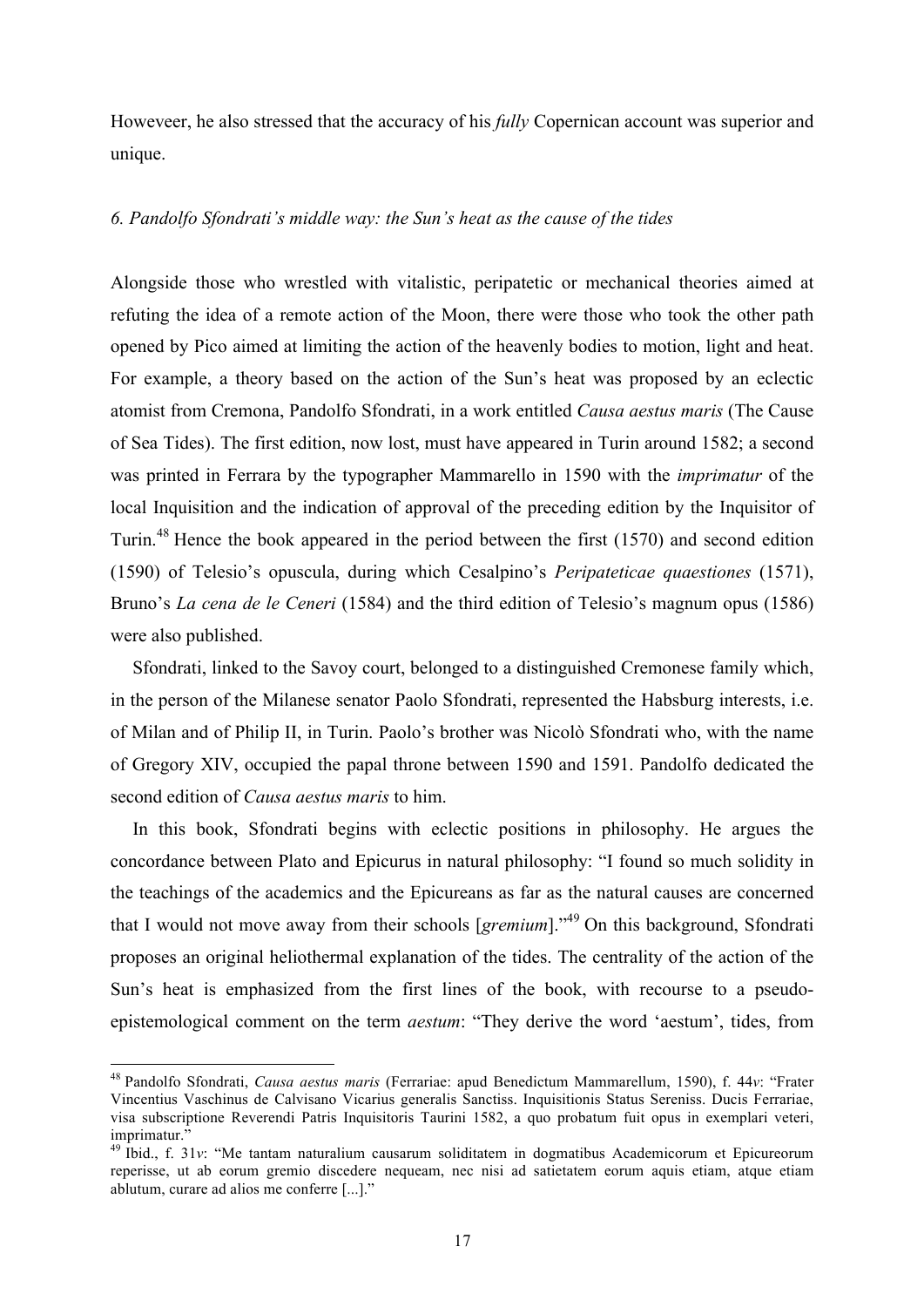'aer', air, and assume that it properly means warmth. From it derives the word 'aestas', summer.<sup>50</sup> Like Telesio, Sfondrati introduces the 'heliothermal' theory of the tides with the metaphor of a boiling pot in which the vapours caused by the warming tend to move upward, producing a rise. 51

Sfondrati hypothesizes that the tides are generated by the action of the Sun on the water particles and thus the phenomenon should be considered in terms of changes in the mutual relations of the Sun and the Earth. This would result in a perpetual flow of the seas and oceans around the Earth, a circular motion similar to that of the celestial revolutions: "The sea eternally flows, running through the entire terrestrial globe, with the same order of all celestial bodies."52

The contrary motion, of ebbing of the tides, would be linked to the collision of the primary flow against barriers, particularly in the vicinity of straits. These would hinder the impetus of the waters and partly push them back, producing recoils strong enough to explain the eastward tidal ebb. 53

## *7. Patrizi's appraisal of the debate about the tides*

The major philosophical work by Francesco Patrizi, *Nova de universis philosophia* (New Philosophy on Universal Things, 1591)*,* was published less than a year after the second edition of Sfondrati's *Causa aestus maris* by the same Ferrarese typographer; it was dedicated to the same patron, Pope Gregory XIV, and contained a broad discussion of the tides. Six chapters of *Pancosmia* (xxiv-xxix), the fourth book of *Nova de universis philosophia* (which followed *Panaugia*, *Panarchia* and *Pamsychia*), were devoted to the subject of waters and seas.<sup>54</sup> The specific topic of the tides was dealt with in Chapters xxviii and xxix.

 <sup>50</sup> Ibid., f. 3*r*: "Aestum ab aere deductum volunt, et proprie calorem significare, unde aetiam aestatem derivatam esse." Cfr. f. 4*r*: "aestum non ab aere simpliciter, sed ab aere usto derivatum esse [...] quasi quaedam ebullitionem, unde aestatem, et per methaphoram aestum maris nominata esse videmus [...]."<br>
<sup>51</sup> Ibid., f. 3*r*.<br>
<sup>52</sup> Ibid., f. 8*r*: "Mare transiit universum terrarum globum perenniter currendo in orbem circulariter, eo

quo sydera omnia." Cfr. f. 28v: "[...] et ideo mare suo cursu, cursum stellarum ab aeterno imitatur."<br><sup>53</sup> Ibid., cap. 3, *Causa vera aestus marini*, ff. 8r-v: "Cum via illa a Natura fuerit constituta, per quam Mare

transiens universum terrarum globum perenniter currendo in orbem circuiret, eodem ordine quo sydera omnia, licet partim velocius, partim tardius indesinenter volvuntur, per illasque [Magellanicas] fauces concitato cursu ad rapidi flumini instar ferantur, neque omnes uno impetu tantorum Marium undae, per angustas huiusmodi fauces partransire possint, coguntur ex fuga contrarii contra oppositas ex adverso aquas sequaces regurgitare, et cum unda palpitatione quam vocant, undam proximam impellat, de necessitate ad oppositas partes quantumvis remotas, aestus concitatur, maior aut minor iuxta oppositionis distantiam, et aquarum multitudinem."

<sup>&</sup>lt;sup>54</sup> xxiv De aqua et mari; xxv De aquae rotunditate; xxvi An aqua et terra unum efficiunt globum; xxvii De maris universi motibus; xxviii De maris afluxus, et refluxus varietate; xxix De causis affluxus et refluxus maris.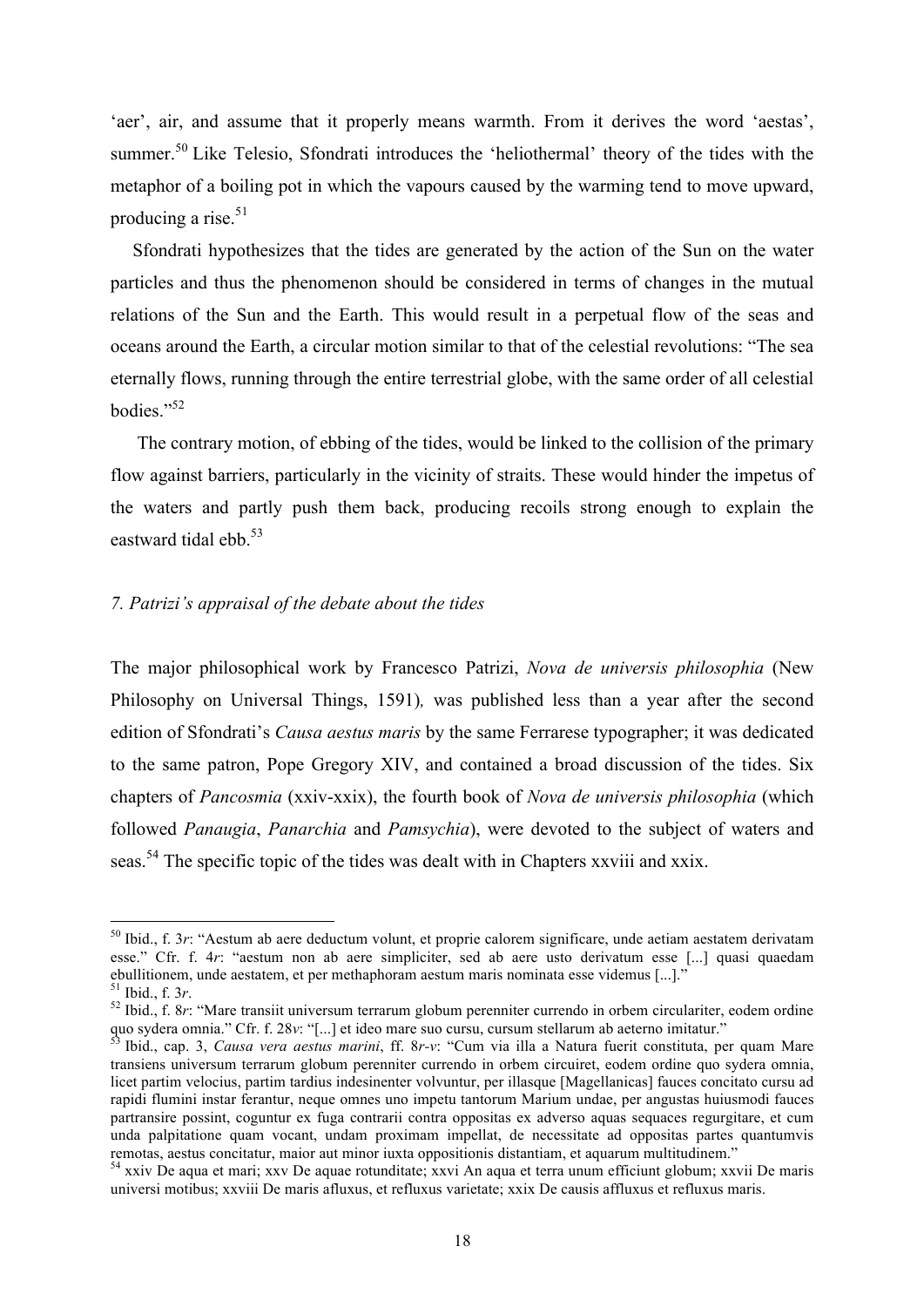Chapter xxviii of *Pancosmia*, entitled "De maris affluxus et refluxus varietate" (Various [Opinions] on the Flow and Ebb of the Sea), is an overview of the positions expressed in the intense  $16<sup>th</sup>$  century debate. Patrizi reviews the extensive  $16<sup>th</sup>$ -century literature starting with *De fluxu et refluxu maris* (1588) by the physician and natural philosopher Federicus Chrysogonus of Zadar.<sup>55</sup> The latter had written about the variable periodicity of the tides, attributed to the combination of solar and lunar cycles and computed starting from the conjunction of the two heavenly bodies. Patrizi considers Chrysogonus the first of a host of Aristotelians who followed the Greek philosopher more or less slavishly. They include the Paduan professor of mathematics Federico Delfino, the celebrated Giulio Cesare Scaligero, the natural philosopher Girolamo Borri and the physician and astrologer Annibale Raimondo. 56

Patrizi dedicates a separate discussion to Niccolò Sagri of Ragusa (Dubrovnik), underlining his diligence and originality. This little-known Dalmatian had written a curious dialogue, *Ragionamenti sopra le varietà de' flussi del mare oceano occidentale* (Reasoning on the Variety of the Tides of the Western Ocean) (Venice, 1574) in which he tried to reconcile the doctrine of lunar traction, based on the analogy between the Moon acting on the seas and the magnet attracting iron, and the mechanical doctrine based on the analogy between the tides and the oscillations of a balance:

However, if one concedes that the opposite part does not have enough force as [to counterbalance] the Moon, I affirm that the small amount of force that you concede will be sufficient to move the waters, if not much at least a little bit [...]. This [imparted motion] added to the past motion of the Moon acts like a magnet on a compass. As one observes, when the [compass] is moved, [it keeps moving] also after [the magnet] has been removed from its sight [and] would never stop moving, if the stone was shown to it from time to time in the appropriate manner [...]. The same occurs if one touches a balance with equal weights: it needs some time to stop, alternately rising on the one side and on the other. $57$ 

 <sup>55</sup> Federicus Chrysogonus, *De modo collegiandi, prognosticandi et curandi febres necnon de humana felicitate,*  ac denique de fluxu et refluxu maris (Venetiis: impressum a Iohanne Ant. De Sabbio et fratribus, 1538).<br><sup>56</sup> Cf. Federicus Delphinus. *De fluxu et refluxu aquae maris* ([Venetiis]: in Academia Veneta, 1559); Girolamo

Borri, *Del flusso e reflusso del mare* (in Lucca: per Busdrago, 1561) and Annibale Raimondo, *Trattato utilissimo e particolarissimo del flusso e riflusso del mare* (In Venetia, appresso Domenico Niccolini, 1589). For an essential review of the fourteenth-century debate on the tides, see Pasquale Ventrice, *La discussione sulle maree tra astronomia, meccanica e filosofia nella cultura veneto-padovana del Cinquecento* (Venezia: Istituto Veneto di Scienze, Lettere ed Arti, 1989).

<sup>57</sup> Niccolò Sagri, *Ragionamenti sopra le varietà de i flussi et riflussi del mare oceano occidentale, fatti da Andrea di Noblisia, Pedotto Biscaino, et Vicenzo Sabici, nocchiero, & Ambrosio di Goze, ragusei; raccolti da Nicolo Sagri, et in un dialogo dall'istesso ridotti, diuiso in due parti, ad utilità di ciascuno navigante* (In Venetia: appresso Domenico, et Gio. Battista Guerra, fratelli, 1574), p. 90: "Tuttavia qualora si volesse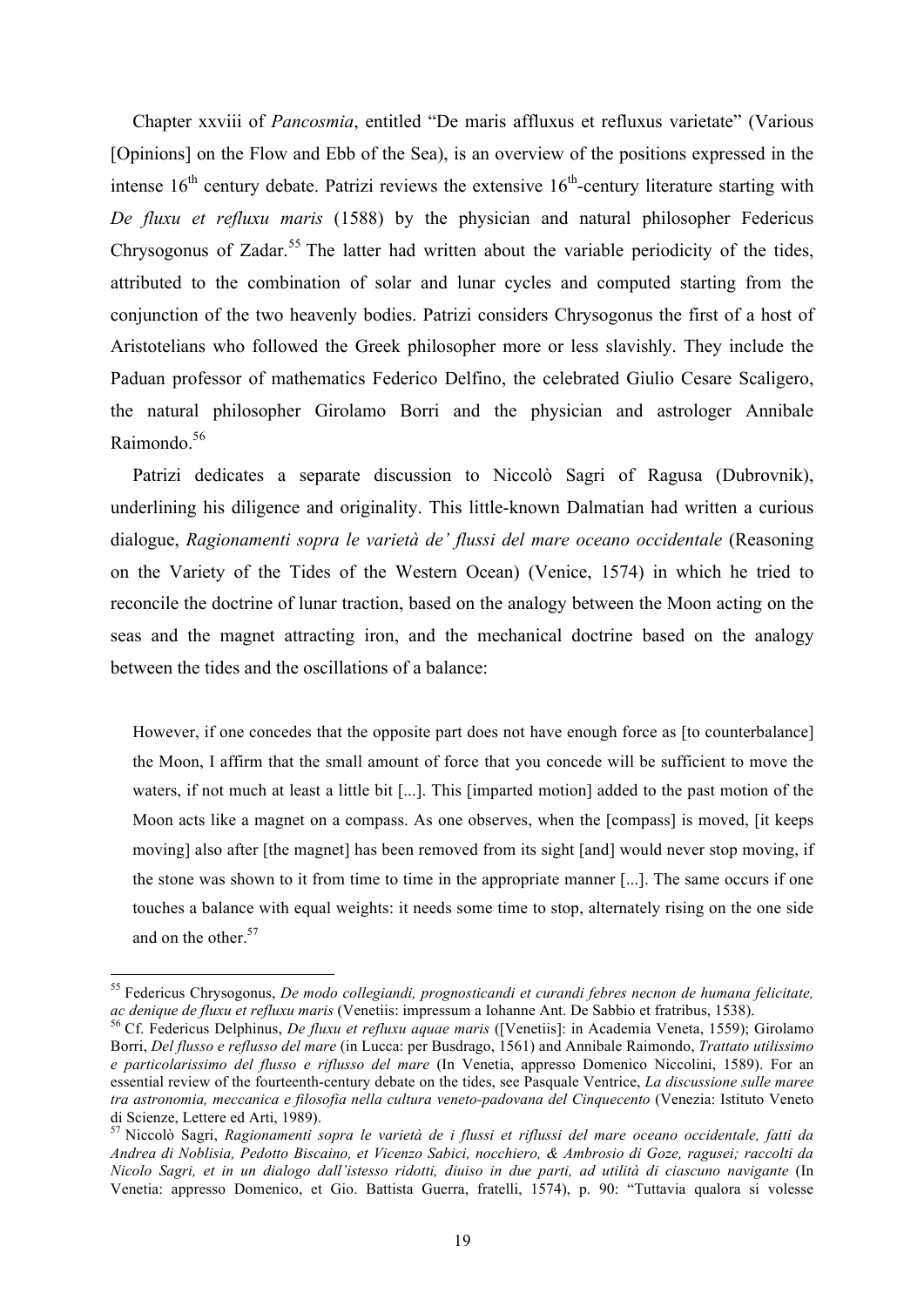Patrizi also considers Sfondrati's text in the review of his predecessors' works but he dismisses it as unfounded. The interpretation of the tides as a phenomenon resulting from the contrasted impetus of the waters, which would then be redirected eastward, seems to him implausible, indeed ridiculous. <sup>58</sup> Patrizi also rejects the atomistic-mechanical approach to the heliothermal theory of the tides. Indeed Sfondrati had proposed that the Sun's heat has an impact on the water particles. This rejection does not involve the heliothermal theory *in toto* nor that of Telesio in particular. As I will explain shortly, Patrizi reformulates Telesio's theory in vitalistic terms. In fact his opinion on Telesio is completely different from that on the other authors who had discussed the tides: Telesio is presented as the one who came closest to the solution of the problem.

Although critical of various aspects of his philosophy, Patrizi was an admirer of Telesio.<sup>59</sup> Antonio Persio had dedicated to him the opusculum *De mari* in the Venetian edition of *Opuscola* (1590). The dedication began by recalling the common philosophical discussions:

Very erudite Patrizi, you remember that, when we sojourned together in Venice, I often recommended to you Telesio's new philosophy and his approach to philosophy; I urged you to carefully read his natural books [...]. I was then glad to explain to you any passage that might be obscure to you and I solved your doubts and criticism, whenever I could.<sup>60</sup>

<u> 1989 - Andrea Santa Andrea Andrea Andrea Andrea Andrea Andrea Andrea Andrea Andrea Andrea Andrea Andrea Andr</u>

concedere che la parte opposita non habbia tanta forza, quanto la Luna, almeno dico, con quella poca forza che mi concedete che lei habbia, bastaria far movere l'acque, se non tanto almeno poco manco [...] e questo sarebbe con l'aiuto del passato moto della Luna a guisa come fa la calamita nella bussola, che quando viene ad essere mossa, avanti che si fermi, come si vede, ancor che sia levata la pietra dalla sua vista, e se da tempo in tempo convenevole li fosse rimostrata, non si fermerebbe mai [...] siccome viene a uno trabucco, o bilanza, che sia toccata, e datali causa che tra pesi equalmente, prima che si fermi tarda assai, hora alzandosi d'una parte hora dall'altra [...]."

<sup>58</sup> Francesco Patrizi, *Nova de universis philosophia* (Ferrariae: Apud Benedictum Mammarellum, 1590), f. 139*v*(b): "Paucos ante menses editus est liber, titulo *Cause aestus maris*, magno sane apparatu, sed cause redditu ut videtur et exitu ridiculo. Ait, omnes aquas ad quaslibet fauces naturali cursu properare. Oceanum, a Laboratoris terra, ad Magellanicas fauces decurrere. Tum etiam ab Oriente easdem ad fauces accurrere. Per quas cum transire nequeat omnis, inde retro regurgitat, et aestum, in Africa, atque Hispaniae littoribus excitat: aqua, aquam proximam impellente; et ea palpitatione in opposita parte intumescente. Sed quot nam horis, aut diebus, aut hebdomadibus, aut etiam mensibus ea palpitatio retrocedat? Cur item in proxima, faucibus illis Brasiliae ora tam parvum facit, in longiquissimis, Lusitano et aversus etiam Gallico, Britannico, ac Belgico? [...]."

<sup>&</sup>lt;sup>59</sup> On the "friendly polemic" between Patrizi and Telesio and the involvement of Persio, see Anna Laura Puliafito, "Introduzione" a Bernardino Telesio, *Delle cose libri due (volgarizzamento di Francesco Martelli*)*, Opuscoli (... Martelli); Polemiche telesiane (Francesco Patrizi, Bernardino Telesio, Antonio Persio)* (Roma: Carocci, 2013), pp. XXXIII-XLV.<br><sup>60</sup> Bernardino Telesio, *Varii de naturalibus rebus libelli ab Antonio Persio editi* (Venetiis: Apud Felicem

Valgrisium, 1590), rist. anastatica con introduzione di Miguel A. Granada (Roma: Carocci, 2012), f. 2*r*.: "Meministi eruditissime Patriti, cum Venetiis commoraremur, me tibi novam Telesii Philosophian, ac Philosophandi rationem saepius commendare, et te hortari, ut libros eius de natura legere diligenter. [...] Ego igitur libenter, et obscura quaecunque tibi essent interpretabar, et obijcientium sese dubitationum scrupulos eximebam, quando poteram."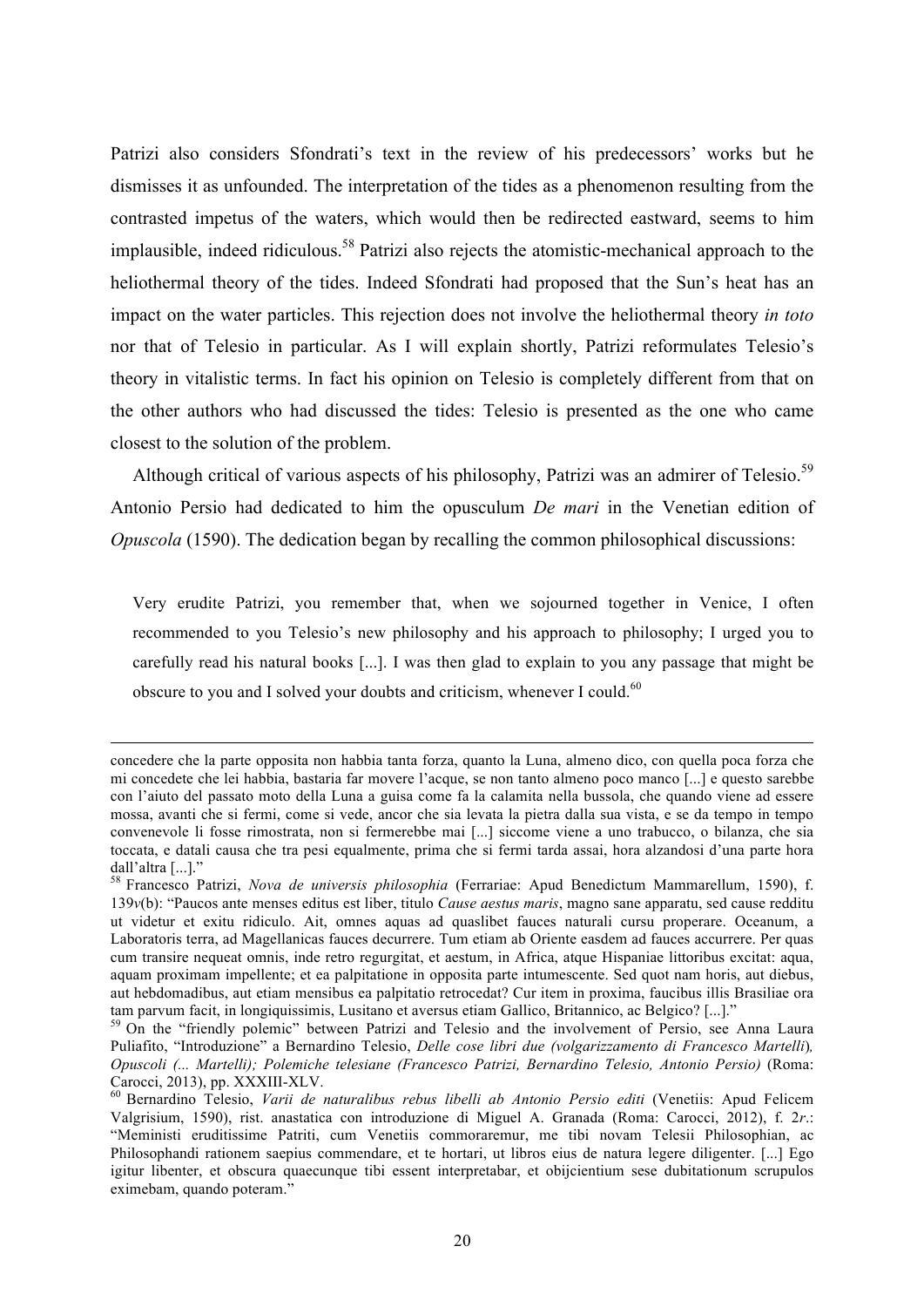Thus, Persio's dedication attested to an intellectual affinity and mutual respect between Patrizi and Telesio. It continues,

When I prepared the new edition of his booklet on the sea – which he had first published and was now augmented with the addition of some writings of his pertaining to the same subject – I judged that no better father and patron than you, Patrizi, could be found. Therefore, I decided to entrust it to you. $61$ 

Therefore, it is not surprising that Patrizi discusses Telesio's tidal theory in *Pancosmia*. He looks favourably on *De mari*, appreciating more the theoretical and natural profundity underlying the explanation of the tides than the special solution, which he partly rejects.

Telesio, that excellent man who dared to mint a new philosophy with the force of his ingenuity (and for this reason we admire him deeply) is the one who dealt with this issue in the most apt manner. He affirms that [1.] the sea is naturally warm and inclined to move whereby it is preserved and pleased; and [2.] thereby it flees from the action of the Sun, in order to avoid excessively evaporating. The first affirmation is perfectly true. However, I reject the second.<sup>62</sup>

Patrizi accepts the basic thesis according to which the sea is warm by nature and as such is naturally led to undergo those motions that ensure its conservation. He does not accept, however, the explanation of the tides attributed solely to the action of the Sun. Telesio's heliothermal theory is not able to explain why the Sun does not act on all waters in the same way nor the difference in the behaviour of salt and fresh waters in response to its radiation. It also cannot account for the fact that similar tides are found at different latitudes, which seems to be at odds with the variations in intensity of the solar rays. <sup>63</sup> Finally Patrizi criticizes Telesio's hypothesis because it assumes seasonal variations which instead are not observed.<sup>64</sup>

 <sup>61</sup> Ibid., f. 2*v*: "Cum igitur libellum eius de mari ab ipso primum editum, atque aliquibus ex eiusdem scriptis ad eandem rem pertinentibus auctum, denuo imprimendum curarem, patrem ipsi, ac patronum nullo Patricio aptiorem invenire me posse existimavi, tuaeque idcirco ipsum fidei comendare decrevi."

<sup>62</sup> Patrizi, *Nova de universis philosophia*, *Pancosmia*, f. 140*r*(b)-*v*(a): "Telesius vir ingens, qui proprii viribus ingenii novam cudere est ausus philosophiam, quem ea de re, nos maxime admiramur, quaestionem etiam hanc, omnium optime videtur perfecturus. Mare inquit [1.] sui natura calidum, pronum est in motum, quo et servetur, et oblectetur. Et [2.] quo solis actionem fugiat, ne ab eo usto plus solvatur in vapores. Pars prior verissima est [1.]. Secunda haec non placet [2.]."

<sup>63</sup> Ibid., f. 140*v*(a).: "Cur enim omnia maria, ea fuga non cientur? Cur aquae dulces nullae? Cum et tenuiores sint, et solutu faciliores? Sed et causa haec communis motibus maris omnibus est. Fluxus vero et refluxus propriam dicit esse, quia sol in mari ingeneret vapores, qui egressum molientes, a mari superposito prohibiti, ipsum attollunt, et agitant. Idque vere et Autumno maxime, quia medius sol, plurimos crassioresque educit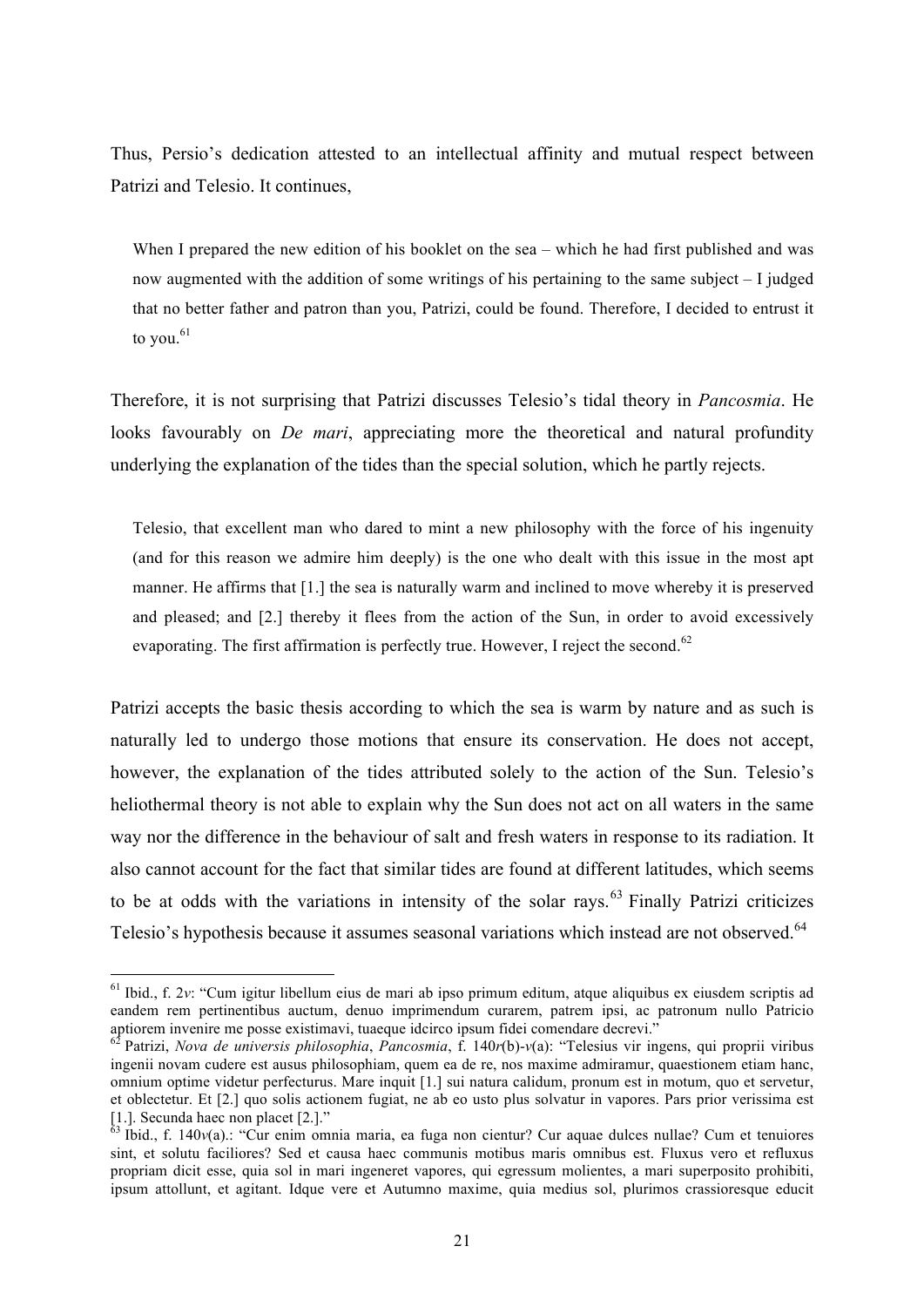In conclusion, Patrizi rejects the theory that the tides are an effect of solar heat alone. He emphasizes above all the difficulty of matching the implications of the theory with the empirical evidence. He would not be the only one to make this criticism. For example, we can recall the much more corrosive polemic against the heliothermal theory of the tides advanced by Galileo in *Dialogo*:

"As for those who make the temperate heat of the moon able to swell the water, you may tell them to put a fire under a kettle of water, hold their right hands in this until the heat raises the water a single inch, and then take them out to write about the swelling of the seas."<sup>65</sup>

#### *8. Patrizi's vitalistic theory of the tides*

After discussing the hypotheses of his predecessors and his immediate interlocutors and having discussed Telesio's doctrine, Patrizi advances his own explanation in Chapter xxix of *Pancosmia*, "De causis affluxus et refluxus maris" (On the Causes of the Flow and Ebb of the Sea).

Firstly, he pronounces against the lunar causality alone.<sup>66</sup> The Moon, he maintains, is not alone in presiding over the tides *in universale*. The Sun is the life-giving principle that communicates warmth and life and renders earthly things apt to move. The Moon instead has a deep affinity with the Earth, which explains the parallelism of its celestial motions and numerous terrestrial cycles. Nevertheless, Patrizi believes that the celestial bodies are universal causes (*causae universales*) and thus unsuitable to account for precise phenomena

<u> Andrewski politika (za obrazu pod predsjednika u predsjednika u predsjednika u predsjednika (za obrazu pod p</u>

vapores. Sed causam reddat, cur in Aremoricis, et Belgicis, quae a medio sole longe distant, par aestus fit, ac in Taprobana, quae aequinoctiali et medio soli est subiecta? [...] Aestate inquit, minor sit, quia sol tenuissimos vapores gignit qui facile elabuntur, et ipsum non attollunt. At et aestate, aestus hic aeque attollitur, atque alias. Hieme item, inquit minus, quia sol languidissimus per paucos ingeneret, qui sint mare attollere impotentes. At et hoc salsum est, hieme aequalem aliis temporibus, aestum non fieri."<br><sup>64</sup> Ibid.: "In Pleniluniis, inquit, maior, quia multa a luna resiliens lux, multos educit vapores. At quae nam lunae

lux resilit, in nostra maria, cum luna est apud antipodas? In noviluniis, ait, quia refrigerato aere, internus maris calor, se se colligens, valentior factus, plures facit vapores et emittit. Sed si a superposito mari prohibiti egressu ipsorum attollunt, quo modo eos emittit? Et si emittit, quo modo egressu prohibentur, et attollunt? In lunae quadratis, addit, non multa a luna resiliente luce, nec proprio maris calore in se collecto, minime attollitur. At cur non saltem dimidio attollitur, ut et lux ei est dimidiata a plenilunio? Et calore dimidiate in se collecto? Hae fluxus ei viro causae funi. Refluxus vero hae aliae."

<sup>65</sup> Galilei, *Dialogues*, 420. Cf. Galilei, EN VII, 446: "A quelli del calor temperato, potente a far rigonfiar l'acqua, dite che pongano il fuoco sotto di una caldaia piena d'acqua, e che vi tengan dentro la man destra sin che l'acqua per il caldo si sollevi un sol dito, e poi la cavino, e scrivano del rigonfiamento del mare."<br><sup>66</sup> Ibid., f. 141*r*(b): "Si Luna, uti aiunt, dux aquarum esset omnes aquas aeque duceret, non aliter ac igni, omnia

comburitur ustilia. Sol omnes discutit tenebras, Luna ipsa omnia maria, omnes lacus, stagna omnia, amnes omnes, quando lucet, suo collustrat lumine, at non omnes ducit aquas. Non est erto aquarum omnium dux, non tractrix omnium, non avectrix."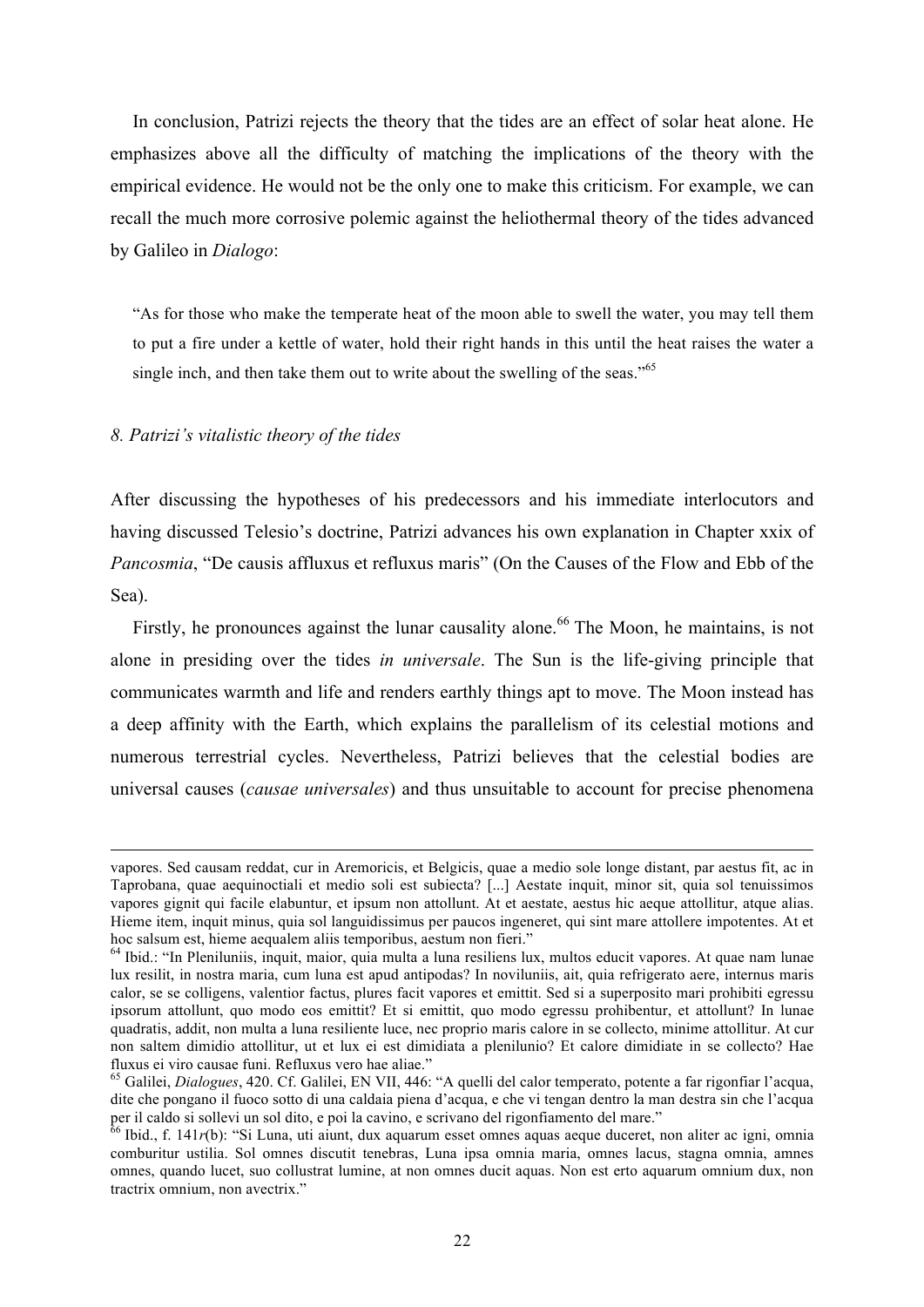such as marine motions, for which it is necessary to identify the particular causes (*causae propriae*).

What then is the cause of the motion of the seas? Patrizi identifies it as an internal and vital impulse. In the same way in which the stars move about the ethereal heavens thanks to an autonomous impetus, like the birds in air and the fishes in water, the waters of our globe are moved by an intrinsic principle of life and movement.

Why should we not allot this to the inner nature of the sea? In fact, just as we have taught that the stars are carried through the ether by their intellect, soul and spirit, and that the planets, the Sun and the Moon, as well as the air below them, are carried by the same causes, in the same manner, why should it be a miracle that the sea is carried by its own nature in various directions not differently than the planets? Among those motions are the ebb and flow, [produced] by its own intellect, soul and spirit.<sup>67</sup>

According to Patrizi, the Moon and Sun "impress" a motion on the waters but this relationship is not causal. Rather it is an approximate specularity: the sea or the ocean mimics the celestial motions "but in its own way" (*sed suo modo*). The vital motion of the waters is precisely the *mimesis* and *variatio* of those of the Sun and the Moon. <sup>68</sup> The impulse to life implies the search for self-preservation. The tide is a kind of breathing of the living sea that is nourished by an alternating generative exchange with the shores:

If we only consider the ebb, which we have attentively observed on so many shores, the issue does not seem to be deprived of reason. In fact, by calm sea, [the water] shows a motion forth and back to and from the plane shore, at regular intervals, producing a continuous motion, which we have called a sort of respiration. While part [of the waters] moves back and flows down into lower places, another part arises, merges, passes over it and covers the shore. The first [wave], as if it grew shy and sought its own safety, hides itself in the belly [of the sea], impregnates itself and

<sup>&</sup>lt;sup>67</sup> Ibid., f. 142*r*(b): "Sed quid vetat maris propriae naturae hoc tribuere? Nam sicuti stellas propria natura, ab intellectu, ab animo, a spiritu, in aethere ferti docuimus, planetas quoque eisdem causis ferti, solemque lunamque, et sub eis aerem, quid miraculi est, mare, quoque pluribus natura sua, non aliter, ac planetae motibus cieri? Inter quos et affluxus sit, et refluxus? Ab intellectu nimirum, ab animo, a spirito suo." <sup>68</sup> Ibid., f. 142*v*(b): "A Luna ergo, et a sole in mare astrorum motus veluti imprimuntur, tum eorum quae

perpetuo, uniformique circumeunt mundum motu, tum eorum, quae variis multiplicibusque feruntur; qualibus, et maria feruntur, et Oceanus. Sed suo modo. Nam illos quidem non assequitur, sed aemulatur. [...] Inesse autem plures salsedini spiritus, multa docent experimenta."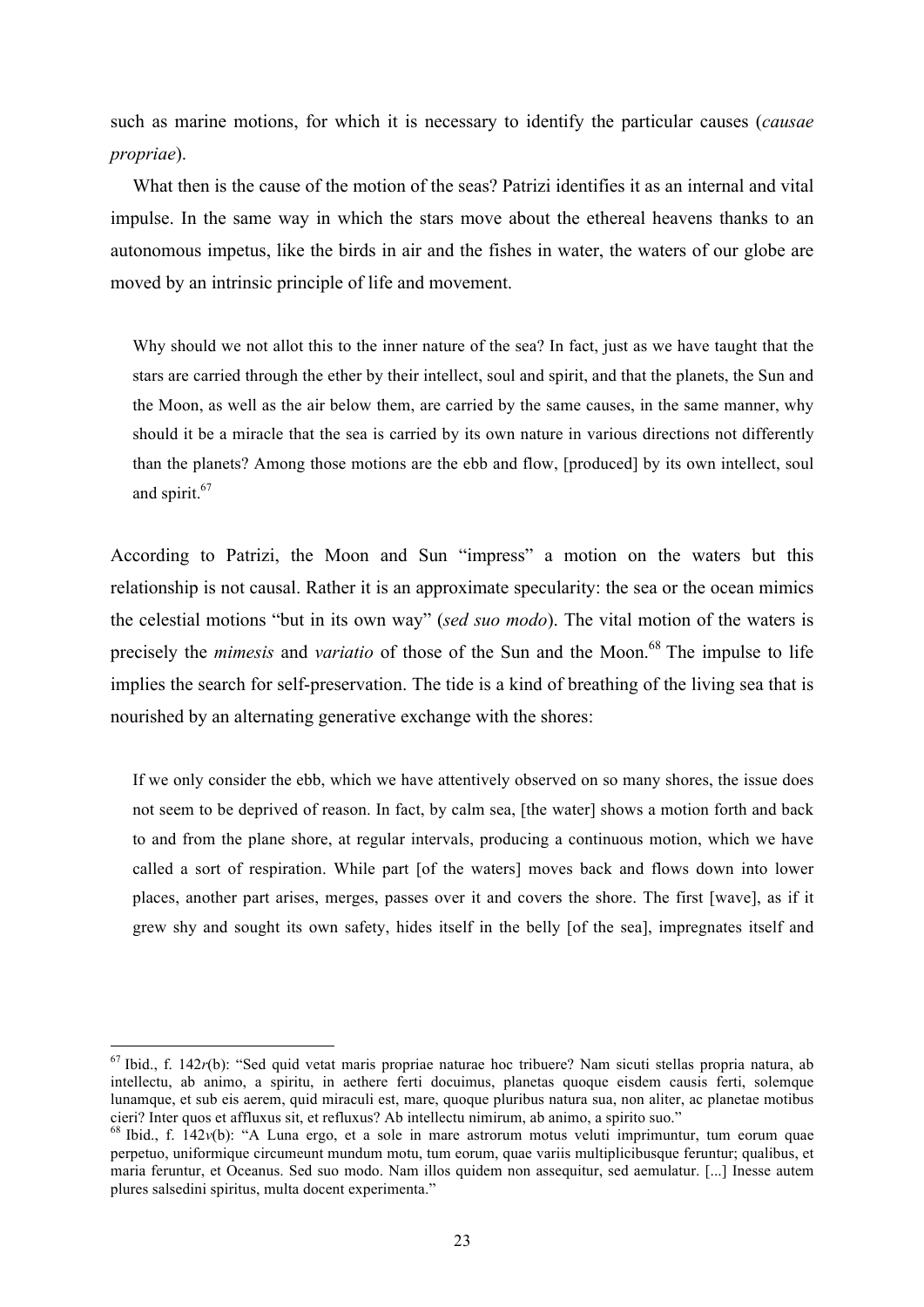grows. Once it has grown, it flows quicker to the shore. Thus, at regular intervals, a flowing forth and back is produced.<sup>69</sup>

The origin of this phenomenon is a process of rarefaction and boiling similar to the process of thermal expansion advanced by Telesio. The heating of the waters results from the combination of the heat proper to them and the life-giving action of the Sun, Moon and stars. <sup>70</sup> The *causa propriissima* (the most direct cause), however, is an intimate impulse generated by the spirit inherent in the waters and concentrated in the salt. "Many experiences show that there are several spirits in that which is salty."<sup>71</sup> Hence the salt is the direct cause of the sea's motions and the phenomenon of the tides in particular:

Saltiness – a nature that [the sea] does not share with any other [element] – is the most direct cause [*propriisiima causa*] accounting for the variety of motions of the sea. In fact, no sweet water or water with another taste is moved in so many ways. Except for the salty, none has a flow and ebb [...]. Saltiness is therefore the closest, internal and most direct cause of the marine motions.<sup>72</sup>

On this basis, Patrizi is able to indicate a cause intrinsic to the waters which accounts for the phenomenon of waves and tides. At the same time he does not reject the importance of celestial causes acting *in universale* rather than *in particulare*. Indeed he proposes a vitalistic and thermal theory able to hold together and go beyond the astrological theories and the heliothermal ones. Concerning the link between marine phenomena and astronomy, Patrizi's perspective allows the abandonment of astrological causality without losing sight of the cosmological framework:

 $^{69}$  Ibid., f. 143 $v(b)$ : "Nam si modus refluxus consideretur, quem nos in multis littoribus studiose spectavimus, non videbitur quaestio carere ratione. Namque tranquillo mari, moto eo, quem perpetuam quasi eius respirationem appellavimus, continue, et fluere, et refluere ad plana littora, tempore eodem conspicitur. Parti enim eius recurrenti, et ad humiliora refluenti, pars alia altior supervenit, et priorem illam obruit, eique superequitat, et super eam in littus currit. Illa, quasi timida, salutem sibi quaerens, in ventrem se obruentis, conditur; et se ipsa gravidam eam reddit, et altiorem facit. Haec altior facta, citatior ad littora affluit. Eodem igitur tempore, affluxus fit et refluxus."

 $\overline{0}$  Ibid., f. 144*r*(a): "Dum vero bulliunt, et attolluntur, necessario rarescunt. Per ergo rarefactionem, quae attolluntur aquae, altiores se ipsis fiunt. Rarefactio autem, non nisi vacui atomis, quae omni (uti ostensum antea est) insunt aquae dilatatis, et maiorius redditis. A calorem nimirum in vapores partes aquae soluta. Eodem hoc modo (nullum enim alium experientia ostendit ulla) necesse est mare intumescere, ob poros eius rarefactos, et in vapores aquae parte acta, ab insito maris calore, a Sole interdiu, a Luna etiam noctu, sideribusque concalefacto."<br><sup>71</sup> Ibid., f. 142v(b): "Inesse autem plures salsedini spiritus, multa docent experimenta."

<sup>&</sup>lt;sup>72</sup> Ibid., f. 142*v*(a): "Salsedo igitur propriisiima est causa, nulli alii communis natura, cur mare tot motibus agitetur, nulla enim dulcis, nulla alterius saporis aqua, tot agitatur; nulla affluxum, et refluxumm [...] patitur, praeter unam salsam. Salsitudo ergo motum marinorum proxima, et interna, et proprissima est causa."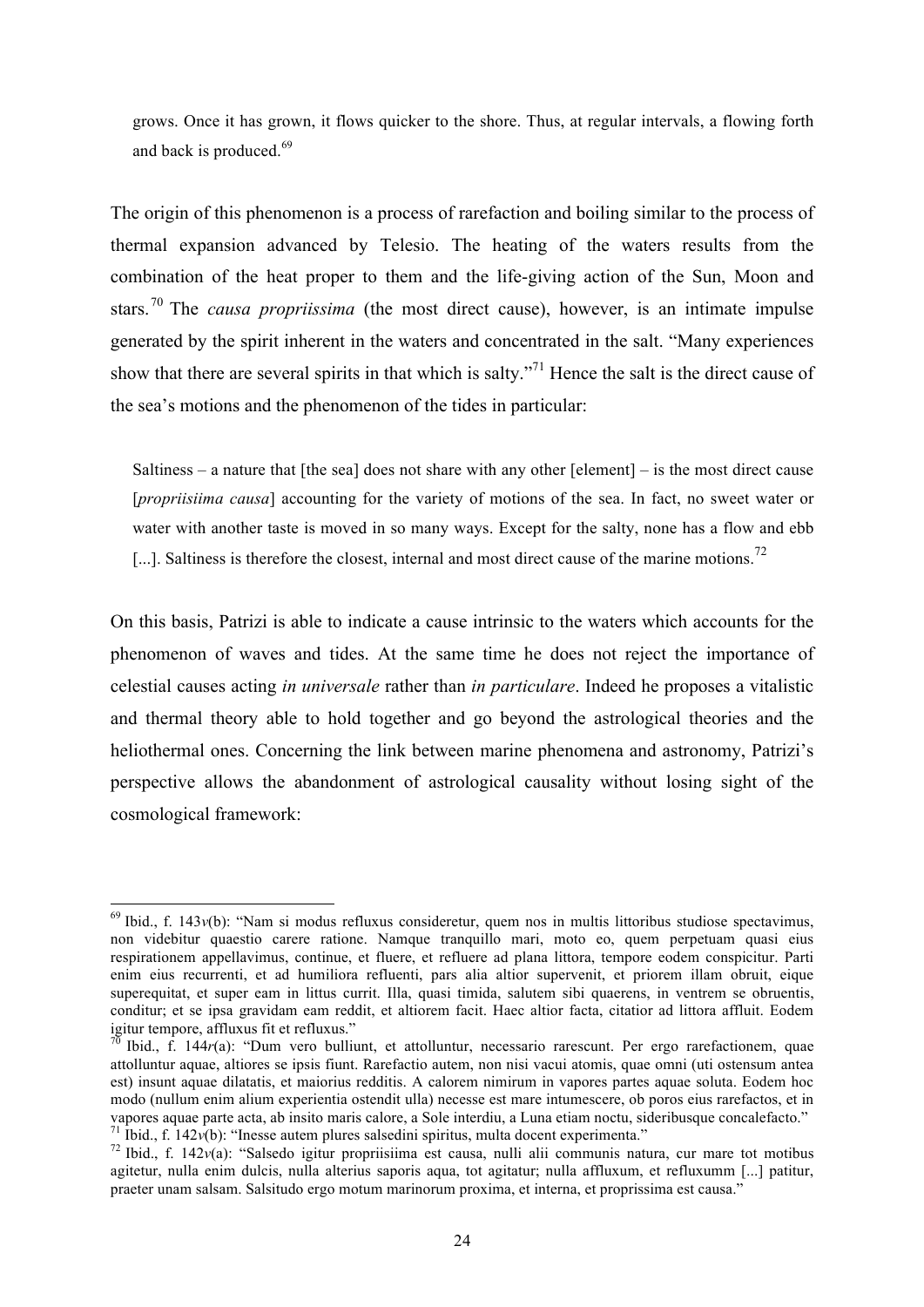Through these motions the sea, which is like a terrestrial ether, imitates the motion of the ethereal stars<sup>73</sup>

#### *7. Concluding note*

Telesio's tidal theory in *De mari* x-xiii is part of an extremely varied Renaissance discussion of the phenomenon. On the one hand, geographical explorations, colonial enterprises and the needs of navigation expanded and diversified knowledge of the seas and oceans, ocean currents, straits and tides. On the other hand, attempts at rational-empirical emancipation from astrology, increasingly seen as an occult, superstitious and dubious doctrine from both the theoretical and ethical point of view, coincided with the search for new explanations of the tides, whose theory appeared to be refuted by some of the commonest astrological explanations. Particularly influential was the discussion by Albumasar, whose *Introductorium in astronomiam* contained pages and pages on the influence of the Moon on the waters. The astrological treatise, a standard reference on the phenomenon in question, also dwelt on the exact relationship between the tidal cycle and lunar phases and on the variations of tides in relation to the changing positions of the Sun and Moon. After Newton, it would be understood that the basis of these correspondences between celestial motions and the tidal cycle was to be found in the law of universal gravitation, but for Albumasar's successors it was an astral influence. Indeed the celestial origin of the sea's motions was an indisputable empirical proof of the action of the stars on earthly events. In fact the origin of the explanation of the tides through the remote action of the Sun and Moon was astrological. In contrast, the philosophical, religious and ethical criticism of astrology also included rejection of the lunar or solar-lunar tidal theory and it was faced with the challenge of indicating an alternative explanation of the tides. A clear testament to the link between criticism of the lunar theory and the rejection of astrology is Pico's *Disputationes*, which had a broad influence on the scientific rationalism of the Renaissance.

Although the theory of remote attraction of the Moon and Sun continued to be followed throughout the  $16<sup>th</sup>$  and  $17<sup>th</sup>$  centuries, especially in university circles linked to Aristotelianism, there was a growing number of those subjecting this concept to severe criticism for the reasons just mentioned. Many scholars rejected the possibility of a remote action by means of a *cognata virtus* (as the interpreters of Albumasar called it), viewed as a *qualitas occulta* (in the terminology of the detractors). Very diverse natural philosophers and

 <sup>73</sup> Ibid.: "Per hos motus, mare, quasi terrenus quidam aether, aethereos stellarum imitatur motus."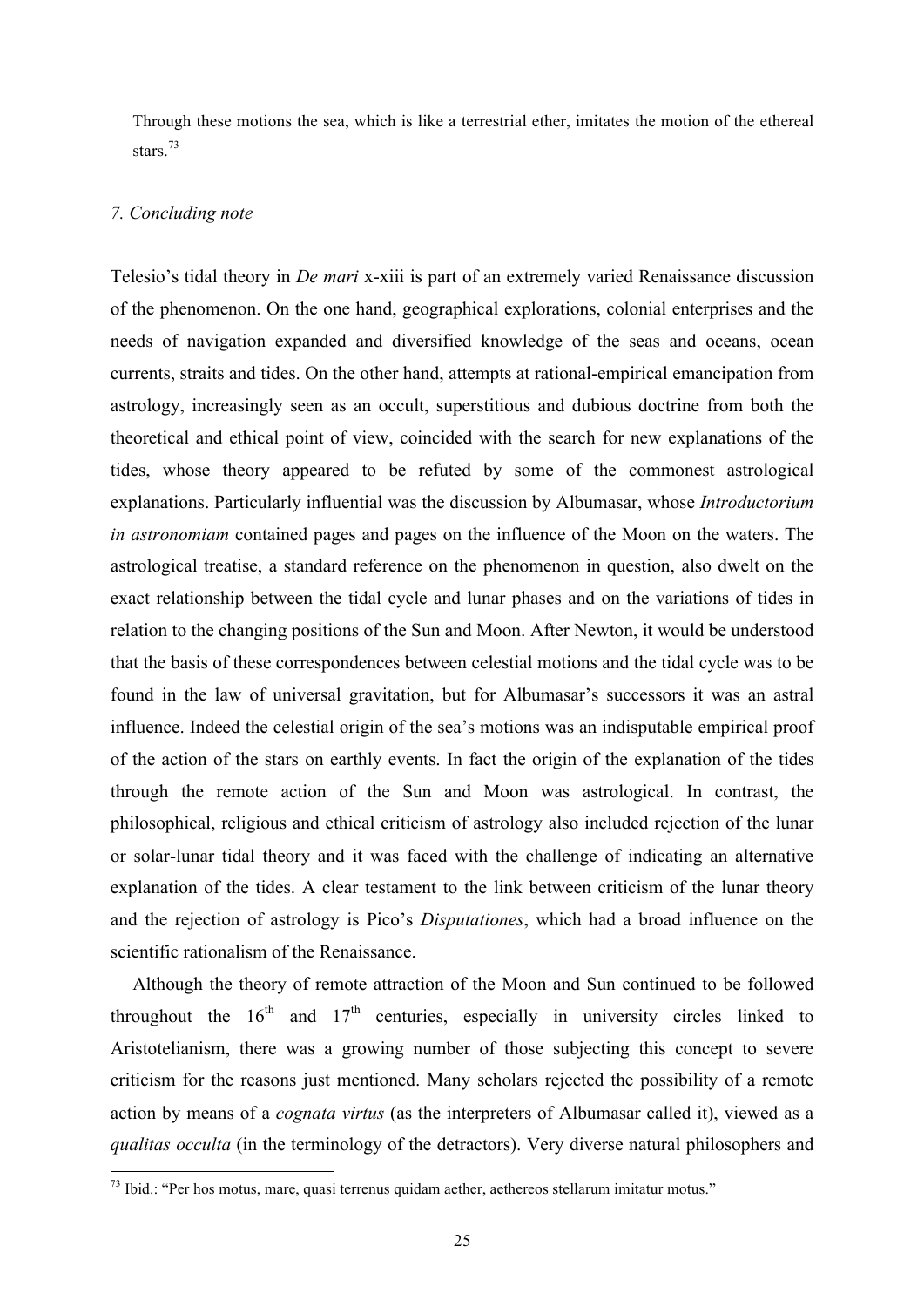mathematicians, such as Giordano Bruno, Andrea Cesalpino and Galileo Galilei, completely denied the possibility of a lunar influence. For them, one could speak in the best of cases of a parallelism whose reasons were to be sought in a common root of the phenomena and not in a direct causality of one with respect to the other. The complete renunciation of celestial causes led either to vitalistic explanations by which the seas are moved by an intimate vital impulse or to a mechanical explanation.

Other Renaissance authors tried to take a middle way. They accepted Pico's invitation to limit the action of the heavenly bodies to motion, light and heat. For them, heat, not so much the lunar heat as the solar one, would be the cause (or a contributing cause) of waves and tides. This was the path taken not only by Bernardino Telesio but also by lesser-known thinkers such as the eclectic atomist Pandolfo Sfondrati.

In summary, four explanatory models of the tides merit our consideration.

1. The astrological approach in which the lunar, or lunar-solar, tidal theory makes use of the analogy of the magnet. The Moon is a kind of movable pole that attracts water to itself. This idea remained firm in the scholastic and Aristotelian tradition, as shown by its longevity among scholars of the University of Padua.

2. Vitalistic explanations such as those of Bruno and Patrizi. If we wish to indicate a metaphor for this option, it will be that of the living organism whose movements are conceived as teleological impulses aimed at self-preservation. In this perspective, Patrizi considers the tides as a motion of breathing by the living sea whose movement mimics "in its own way" that of the heavenly bodies, which are also free within the heavens. It is curious to note that although Patrizi rejects Telesio's heliothermal tidal theory he retains a thermal explanation of the tides and ultimately bases his explanation on Telesian premises, in particular the assumption that the sea is intrinsically warm, thus apt to move, and that its motions respond to a principle of universal animation.

3. The mechanical explanations of those who consider the motion of the tides analogous to the oscillation of a balance scale or to the behaviour of a vessel in movement which communicates its motion to the liquid it contains.

4. The heliothermal explanation seeks to rationalize the celestial influence by reducing it to a heating action. The metaphor is that of the boiling of a liquid in a pot.

Within the pluralism of positions expressed in the Renaissance debate on the tides and in the variety of explanatory models (sometimes intertwined and not always clearly distinguishable from one another), the explanation closest to the modern one is that with an astrological foundation. However it has several limitations with respect to Newton's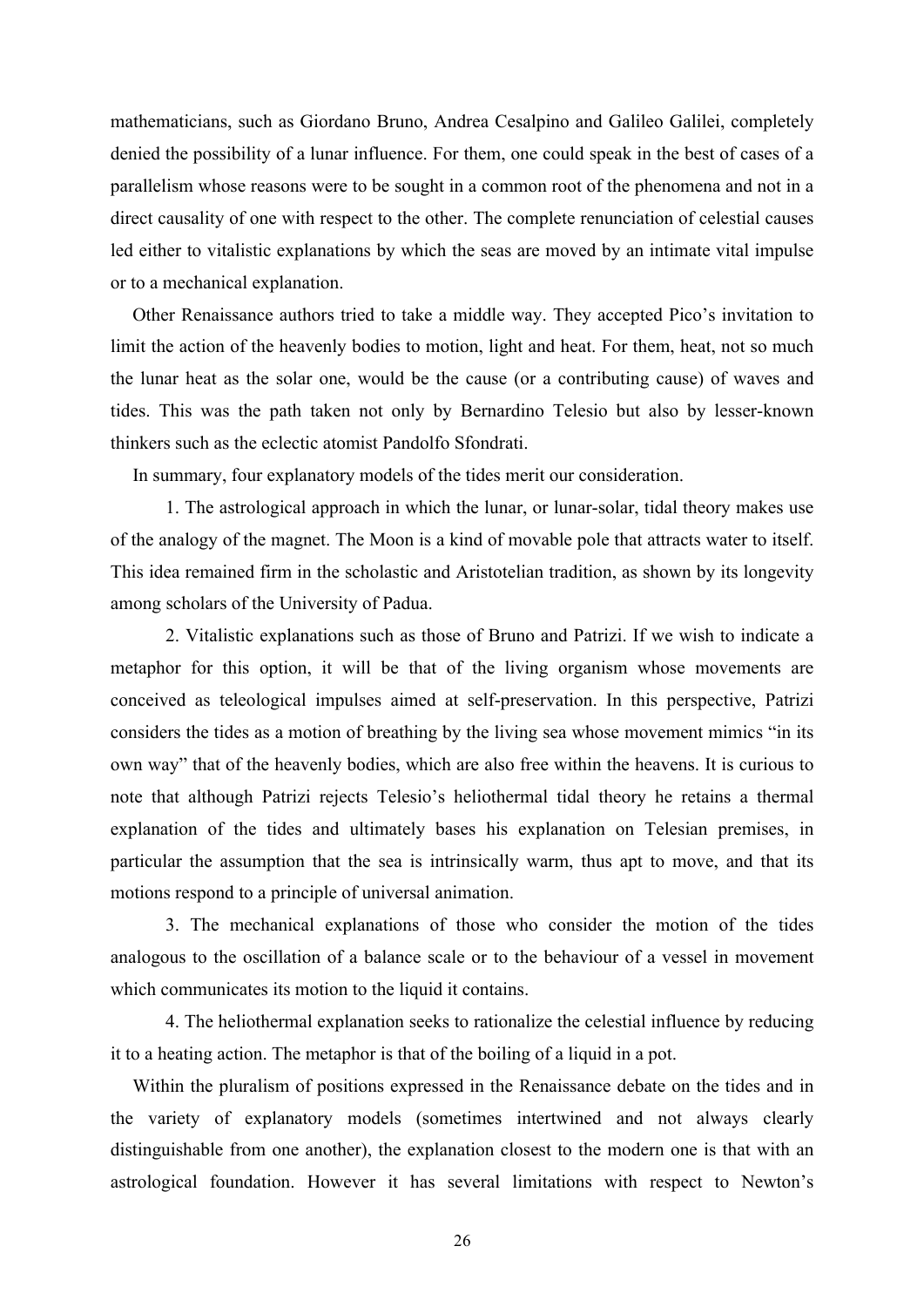conclusions. For example, the remote action of the Moon is not conceived in terms of gravitational attraction. It is irreducibly qualitative. Indeed the *cognatio* of Moon and waters is qualitative; hence the *virtus tractrix* (tractive force) of the heavenly body is ascribed to an obscure essential affinity. Similarly the combined influence of the Moon and the Sun is expressed in astrological terms such as conjunction, quadrature and opposition. As mentioned above, the Renaissance detractors of this approach were worried not only about the elusive nature of the recourse to occult powers and remote actions but also about the ethical implications inherent in the assumption that the heavenly bodies do not act only on the elements but also on human events and choices.

Johannes Kepler, who did not disdain astrology at all, was harshly rebuked by Galileo for his acceptance of the lunar theory of the tides:

"But among all the great men who have philosophized about this remarkable effect, I am more astonished at Kepler than at any other. Despite his open and acute mind, and though he has at his fingertips the motions attributed to the earth, he has nevertheless lent his ear and his assent to the moon's dominion over the waters, to occult properties, and to such puerilities."<sup>74</sup>

In truth, Kepler opened the way to modern celestial physics by laying the foundation for Newton's explanation. With all due respect to Galileo, it is no coincidence that a supporter of the Copernican system with astrological interests had to be the intermediary between the lunar theory of the tides and the modern gravitational explanation. In fact the heliocentric theory demolished the idea of the uniqueness of the centre of gravity of the universe of Aristotelian physics and forced scholars to admit that there are many centres of gravity in the universe. This is an indispensable assumption for a theory of universal gravitation.

The Renaissance debates on the tides remind us that the historical developments of empirical and rational science travelled along roads that were anything but straight. The plurality of opinions and theories about the tides presents an inextricable tangle of philosophical, ethical and methodological views in which the link between scientific theories, rationality and experience is extremely complex. Telesio's discussion in *De mari* fits precisely in the core of a debate in which both the precursors of modern scientific rationality

 <sup>74</sup> Galilei, *Dialogues*, 462. Cf. Galilei, EN VII, 486: "Ma tra tutti gli uomini grandi che sopra tal mirabile effetto di natura hanno filosofato, più mi meraviglio del Keplero che di altri, il quale, d'ingegno libero ed auto, e che aveva in mano i moti attribuiti alla Terra, abbia poi dato orecchio ed assenso a predominii della Luna sopra l'acqua, ed a proprietà occulte e simili fanciullezze."